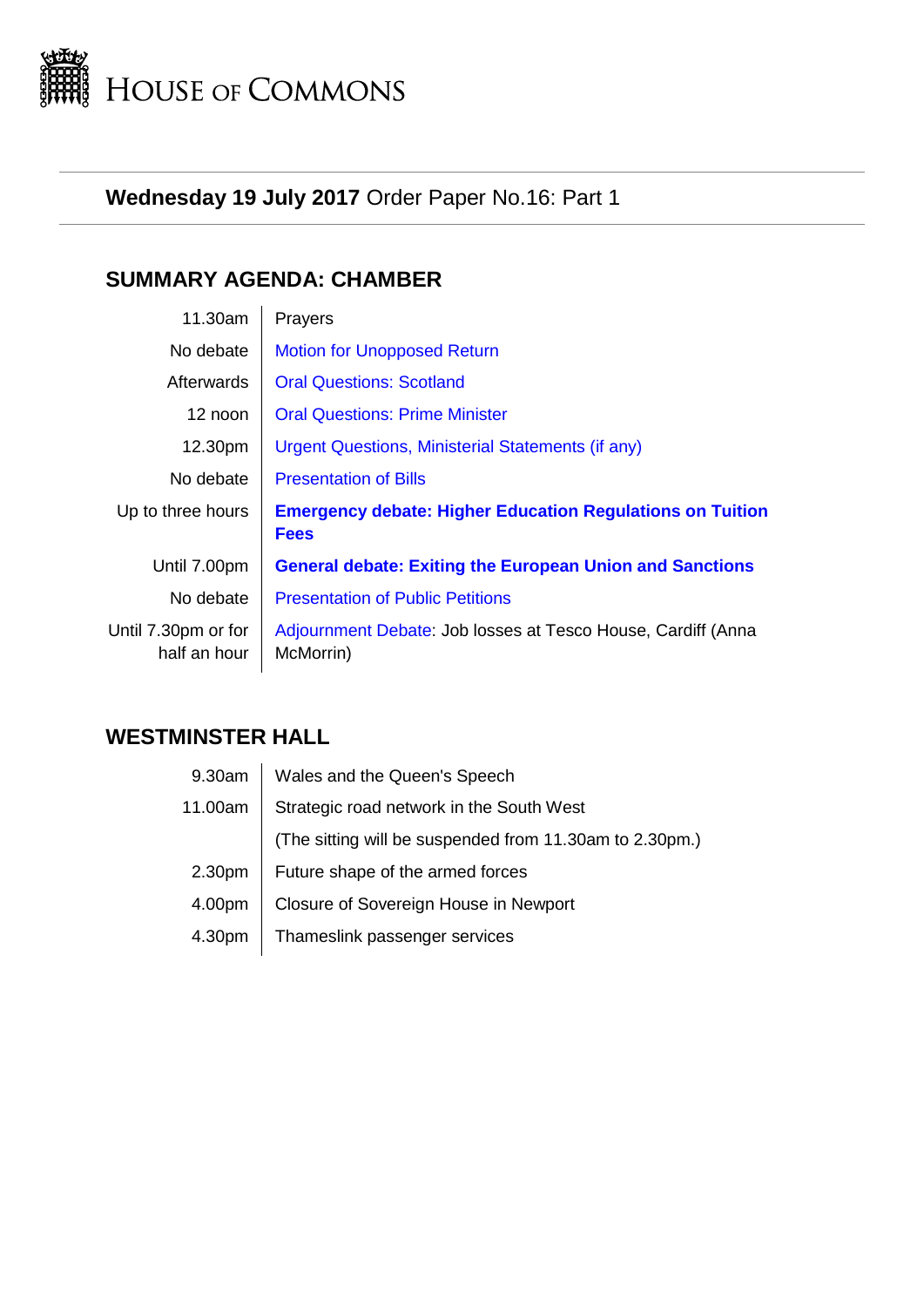# **CONTENTS**

# **PART 1: BUSINESS TODAY**

- **[3](#page-2-2) [Chamber](#page-2-3)**
- **[10](#page-9-0) [Westminster Hall](#page-9-1)**
- **[11](#page-10-0) [Written Statements](#page-10-1)**
- **[13](#page-12-0) [Announcements](#page-12-1)**
- **[17](#page-16-0) [Further Information](#page-16-0)**

# **PART 2: FUTURE BUSINESS**

- **[20](#page-19-0) [A. Calendar of Business](#page-19-1)**
- **[23](#page-22-0) [B. Remaining Orders and Notices](#page-22-1)**

### **Notes:**

Items marked [R] indicates that a Member has declared a relevant interest.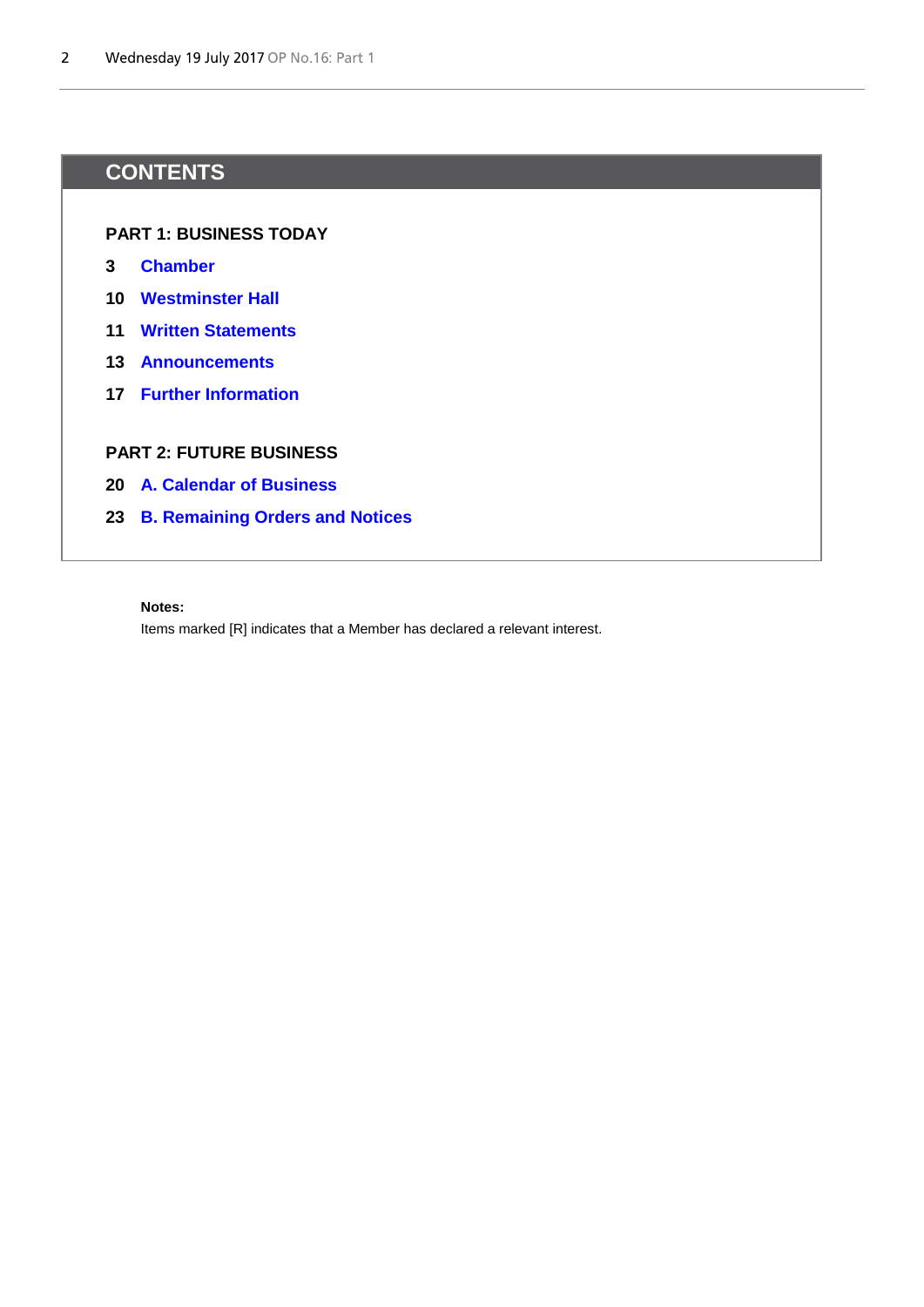# <span id="page-2-3"></span><span id="page-2-2"></span>**BUSINESS TODAY: CHAMBER**

### **11.30am Prayers**

<span id="page-2-0"></span>**Followed by**

### **NOTICES OF MOTIONS FOR UNOPPOSED RETURNS**

### **No debate or decision**

## **Secretary Amber Rudd**

That an humble Address be presented to Her Majesty, That she will be graciously pleased to give directions that there be laid before this House a Return of a Paper, entitled Statutory Inspection of Avon Fire and Rescue Authority, dated 19 July 2017.

### **QUESTIONS**

- <span id="page-2-1"></span>**Oral Questions to the Secretary of State for Scotland**
- **1 Angus Brendan MacNeil** (Na h-Eileanan an Iar) What assessment he has made of the effect of the removal of the public sector pay cap in Scotland on the Barnett formula if that cap is retained in England. (900486)
- **2 Bambos Charalambous** (Enfield, Southgate) What assessment he has made of the potential effect of the planned closure of job centres in Scotland on local communities. (900487)
- **3 Gerard Killen** (Rutherglen and Hamilton West) What recent discussions he has had with his Cabinet colleagues on the public sector pay cap. (900488)
- **4 Alex Norris** (Nottingham North) What assessment he has made of the potential effect of the planned closure of job centres in Scotland on local communities. (900489)
- **5 Liz McInnes** (Heywood and Middleton) What recent discussions he has had with his Cabinet colleagues on the public sector pay cap. (900490)
- **6 Faisal Rashid** (Warrington South) What assessment he has made of the potential effect of the planned closure of job centres in Scotland on local communities. (900491)
- **7 Mr Alistair Carmichael** (Orkney and Shetland) What discussions he has had with representatives of the Scottish Fishermen's Federation on the Government's policy on fishing after the UK leaves the EU. (900492)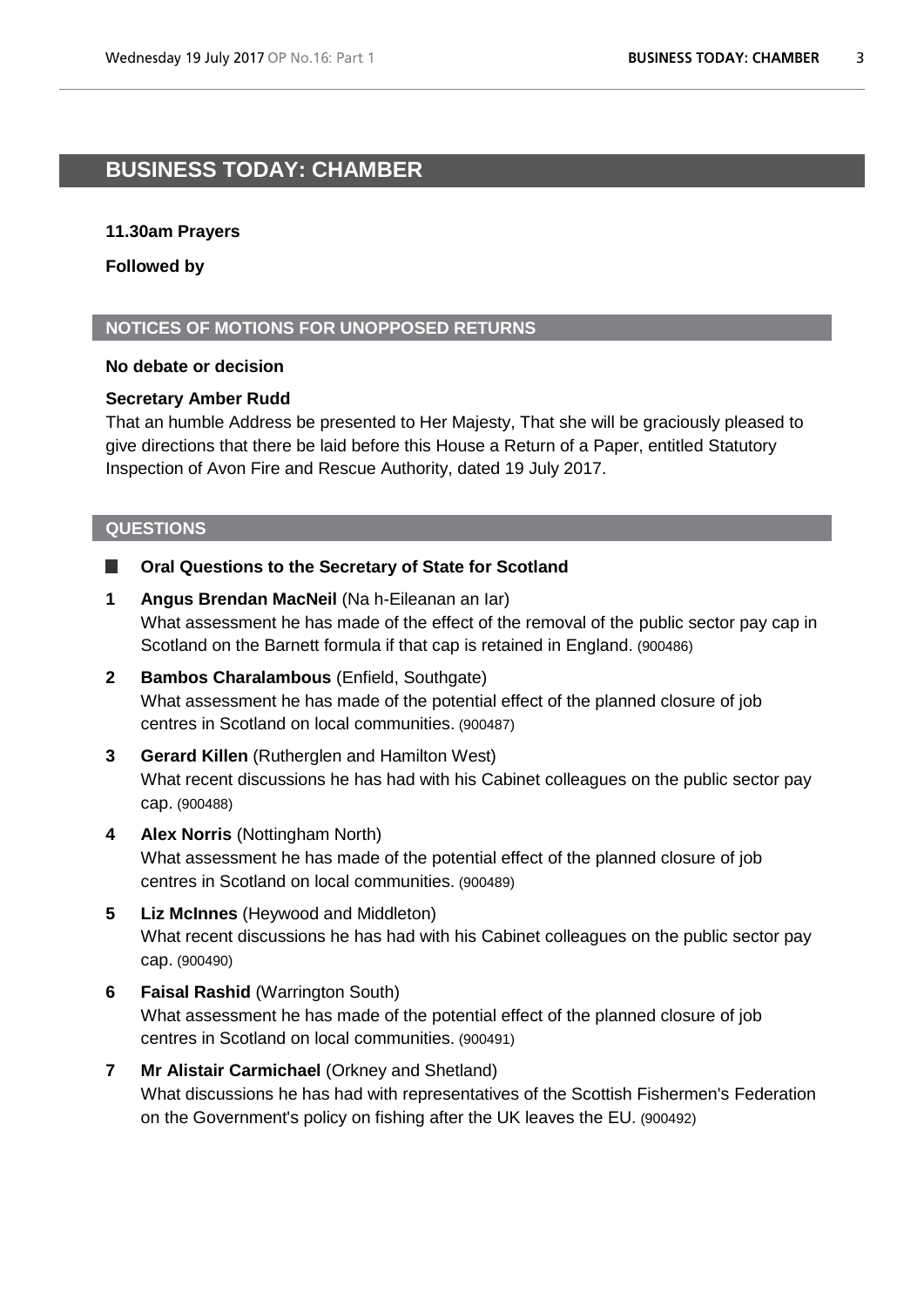# **8 Stewart Malcolm McDonald** (Glasgow South)

What recent discussions he has had with Glasgow City Council on the future of job centres in Glasgow. (900493)

# **9 Alison Thewliss** (Glasgow Central)

Whether the additional funding provided to Northern Ireland announced in the Government's agreement with the Democratic Unionist Party will have consequences on funding for Scotland. (900494)

# **10 Stephen Kerr** (Stirling)

What progress is being made on the Government's negotiations with the Scottish Government and local partners on delivering the next phase of City Deals in Scotland. (900495)

# **11 Hannah Bardell** (Livingston)

Whether the additional funding provided to Northern Ireland announced in the Government's agreement with the Democratic Unionist Party will have consequences on funding for Scotland. (900496)

# **12 Tonia Antoniazzi** (Gower)

What recent discussions he has had with his Cabinet colleagues on the public sector pay cap. (900497)

## **13 Luke Graham** (Ochil and South Perthshire)

What progress has been made on the Stirling and Clackmannanshire City Deal; and what further steps can be taken to accelerate that deal. (900498)

# **14 Martyn Day** (Linlithgow and East Falkirk)

Whether the additional funding provided to Northern Ireland announced in the Government's agreement with the Democratic Unionist Party will have consequences on funding for Scotland. (900499)

# **15 Sandy Martin** (Ipswich)

What assessment he has made of the potential effect of the planned closure of job centres in Scotland on local communities. (900500)

# <span id="page-3-0"></span>**At 12 noon**

# **Oral Questions to the Prime Minister**

- **Q1 Mr Geoffrey Robinson** (Coventry North West) If she will list her official engagements for Wednesday 19 July. (900571)
- **Q2 Kirsty Blackman** (Aberdeen North) (900572)
- **Q3 Mr Paul J Sweeney** (Glasgow North East) (900573)
- **Q4 Helen Whately** (Faversham and Mid Kent) (900574)
- **Q5 Mike Wood** (Dudley South) (900575)
- **Q6 Dan Carden** (Liverpool, Walton) (900576)
- **Q7 Ian Murray** (Edinburgh South) (900577)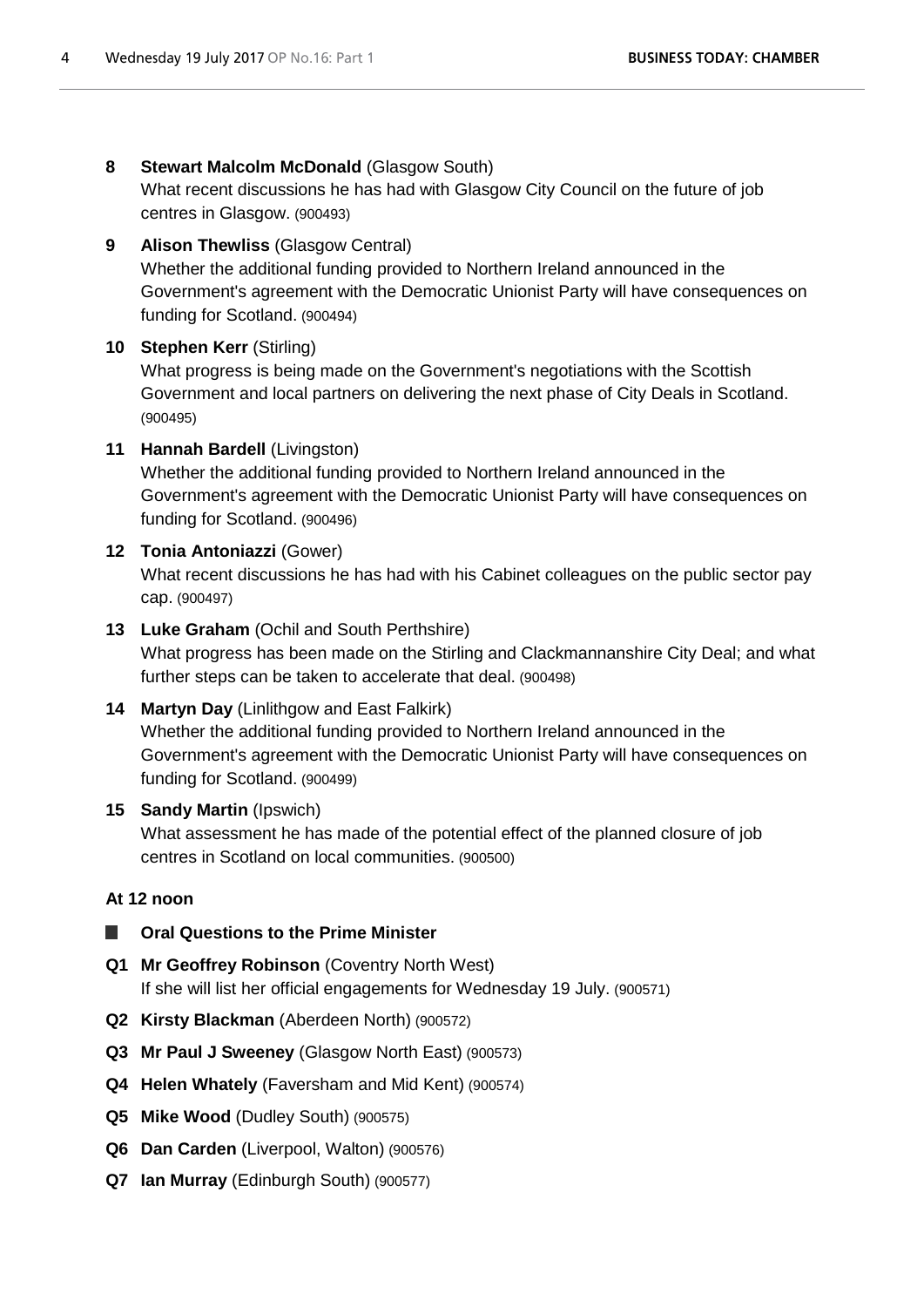- **Q8 Jeremy Lefroy** (Stafford) (900578)
- **Q9 Bob Blackman** (Harrow East) (900579)
- **Q10 Gordon Marsden** (Blackpool South) (900580)
- **Q11 Richard Drax** (South Dorset) (900581)
- **Q12 Lucy Allan** (Telford) (900582)
- **Q13 Mr Pat McFadden** (Wolverhampton South East) (900583)
- **Q14 Louise Haigh** (Sheffield, Heeley) (900584)
- **Q15 Sarah Jones** (Croydon Central) (900585)

# <span id="page-4-0"></span>**URGENT QUESTIONS AND STATEMENTS**

### **12.30pm**

- **Urgent Questions (if any)** ш
- <span id="page-4-1"></span>**Ministerial Statements (if any)**

## **PRESENTATION OF BILLS**

**No debate** [\(Standing Order No. 57\)](https://www.publications.parliament.uk/pa/cm201718/cmstords/0004/body.html#57)

# **Assaults on Emergency Workers (Offences)**

### **Chris Bryant**

Bill to make provision about offences when perpetrated against emergency workers, and persons assisting such workers; to make certain offences aggravated when perpetrated against such workers in the exercise of their duty; to require persons suspected of certain assaults against such workers which may pose a health risk to provide intimate samples and to make it an offence, without reasonable excuse, to refuse to provide such samples; and for connected purposes.

#### **Mental Health Units (Use of Force)** ш

### **Mr Steve Reed**

Bill to make provision about the oversight and management of the appropriate use of force in relation to people in mental health units and similar institutions; to make provision about the use of body cameras by police officers in the course of duties in relation to people in mental health units; and for connected purposes.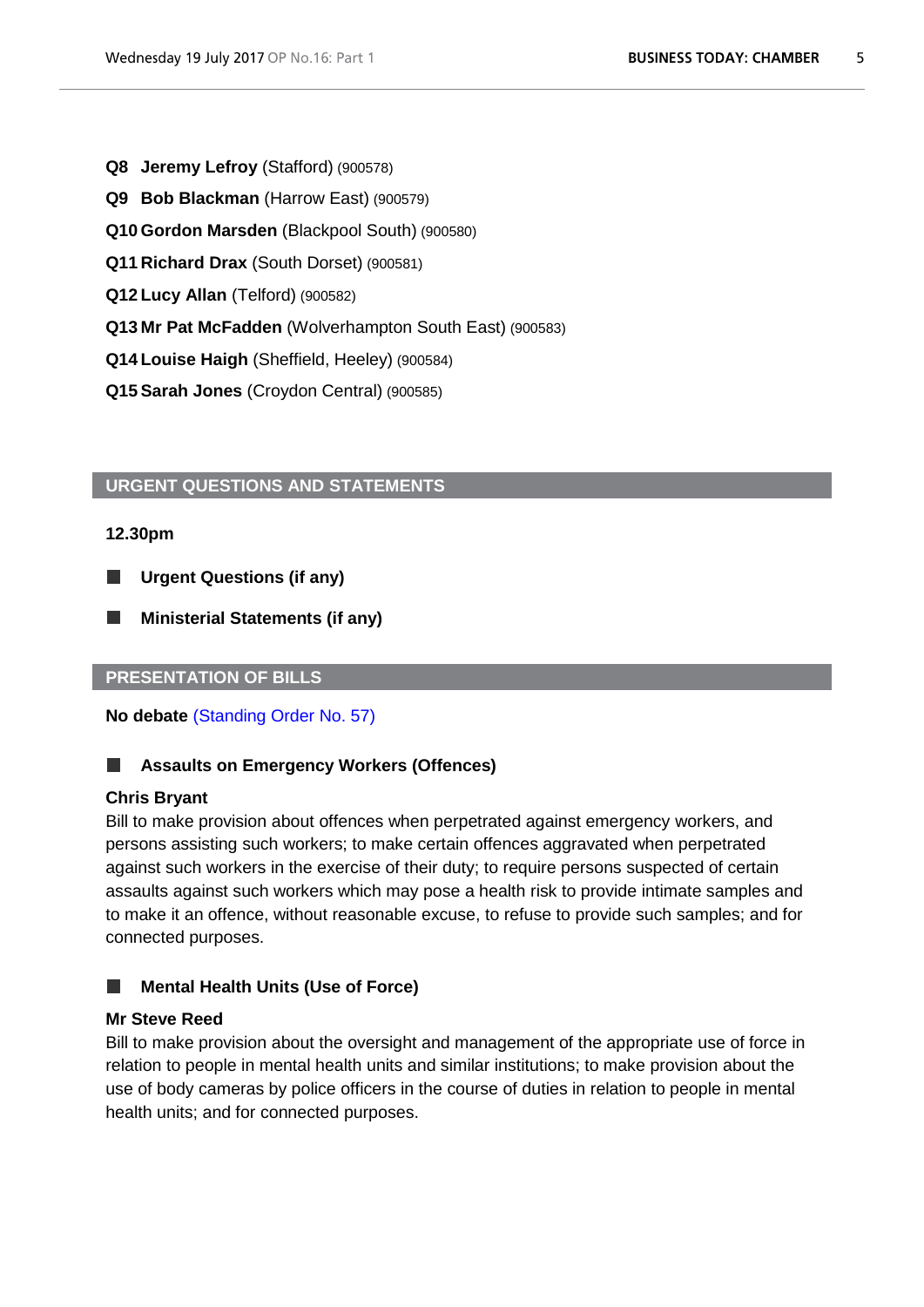#### **Parliamentary Constituencies (Amendment)** ш

### **Afzal Khan**

Bill to amend the Parliamentary Constituencies Act 1986 to make provision about the number and size of parliamentary constituencies in the United Kingdom; and for connected purposes.

#### **Homes (Fitness for Human Habitation and Liability for Housing Standards)** п

## **Ms Karen Buck**

Bill to amend the Landlord and Tenant Act 1985 to require that residential rented accommodation is provided and maintained in a state of fitness for human habitation; to amend the Building Act 1984 to make provision about the liability for works on residential accommodation that do not comply with Building Regulations; and for connected purposes.

# **Civil Partnerships, Marriages and Deaths (Registration Etc.)**

# **Tim Loughton**

Bill to provide that opposite sex couples may enter a civil partnership; to make provision about the registration of the names of the mother of each party to a marriage or civil partnership; to make provision about the registration of stillborn deaths; to give coroners the power to investigate stillborn deaths; and for connected purposes.

#### **Organ Donation (Deemed Consent)** ш

### **Mr Geoffrey Robinson**

Bill to enable persons in England to withhold consent for organ donation and transplantation; and for connected purposes.

#### **Refugees (Family Reunion) (No. 2)** ш

### **Angus Brendan MacNeil**

Bill to make provision for leave to enter or remain in the United Kingdom to be granted to the family members of refugees and of people granted humanitarian protection; to provide for legal aid to be made available for such family reunion cases; and for connected purposes.

### **Parental Bereavement (Leave and Pay)**

### **Kevin Hollinrake**

Bill to make provision about leave and pay for employees whose children have died.

#### **Representation of the People (Young People's Enfranchisement and Education)** ш

### **Jim McMahon**

Bill to reduce the voting age to 16 in parliamentary and other elections; to make provision about young people's education in citizenship and the constitution; and for connected purposes.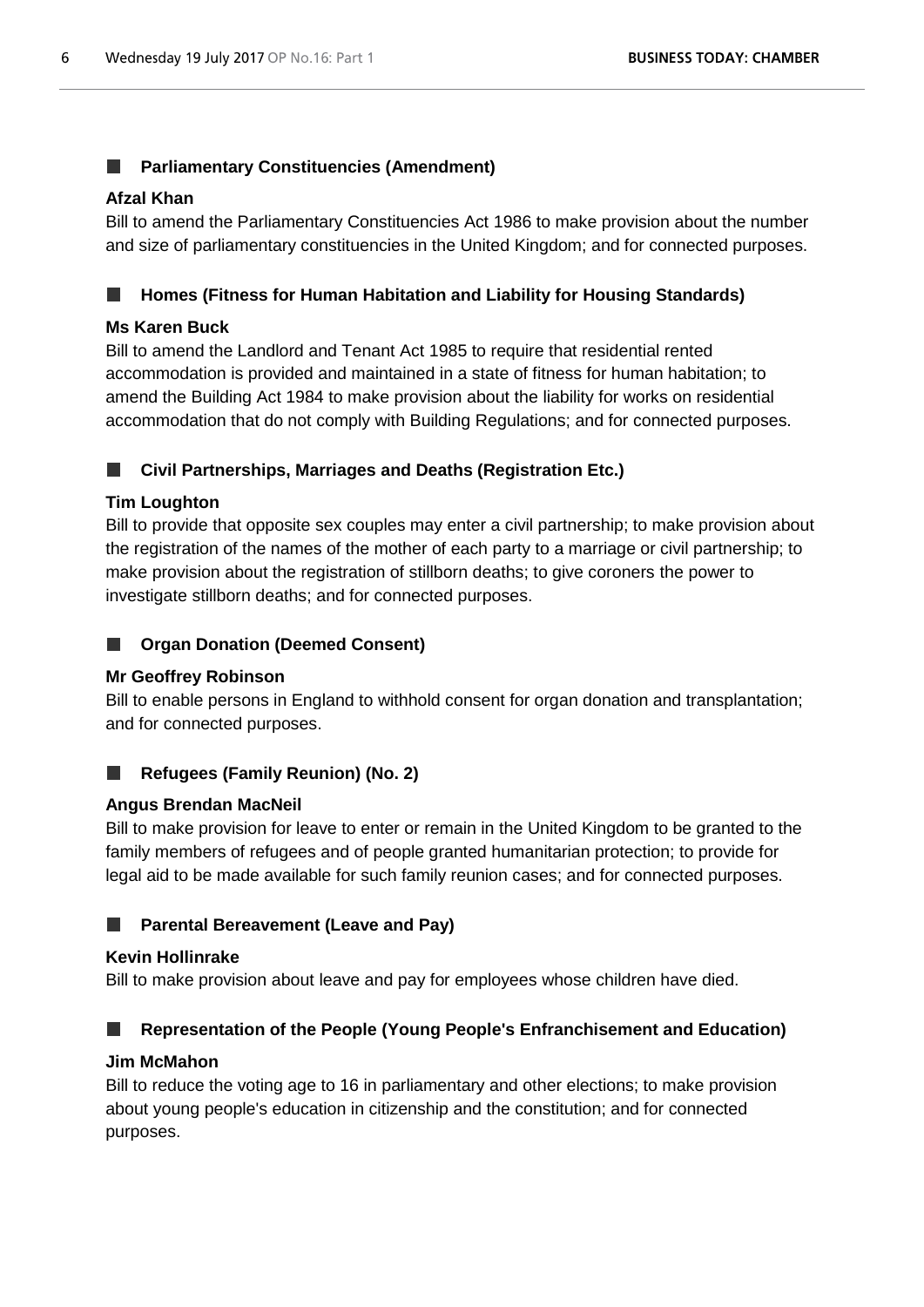#### **Overseas Electors**  $\Box$

#### **Glyn Davies**

Bill to make provision extending the basis on which British citizens outside the UK qualify to participate in parliamentary elections; and for connected purposes.

#### $\Box$ **Parking (Code of Practice)**

#### **Sir Greg Knight**

Bill to make provision for and in connection with a code of practice containing guidance about the operation and management of private parking facilities; and for connected purposes.

#### **Unpaid Trial Work Periods (Prohibition)** ш

#### **Stewart Malcolm McDonald**

Bill to prohibit unpaid trial work periods in certain circumstances; and for connected purposes.

#### **Prisons (Interference with Wireless Telegraphy)** ш

#### **Esther McVey**

Bill to make provision about interference with wireless telegraphy in prisons and similar institutions.

#### **Stalking Protection** ш

### **Dr Sarah Wollaston**

Bill to make provision for protecting persons from risks associated with stalking; and for connected purposes.

#### ш **Employment and Workers' Rights**

#### **Stephanie Peacock**

Bill to make provision about employment conditions and workers' rights; and for connected purposes.

#### . **Licensing of Taxis and Private Hire Vehicles (Safeguarding and Road Safety)**

#### **Daniel Zeichner**

Bill to make provision about the exercise of taxi and private hire vehicle licensing functions in relation to persons about whom there are safeguarding or road safety concerns; and for connected purposes.

#### **Freedom of Information (Extension)** ш

#### **Andy Slaughter**

Bill to make providers of social housing, local safeguarding children boards, Electoral Registration Officers, Returning Officers and the Housing Ombudsman public authorities for the purposes of the Freedom of Information Act 2000; to make information held by persons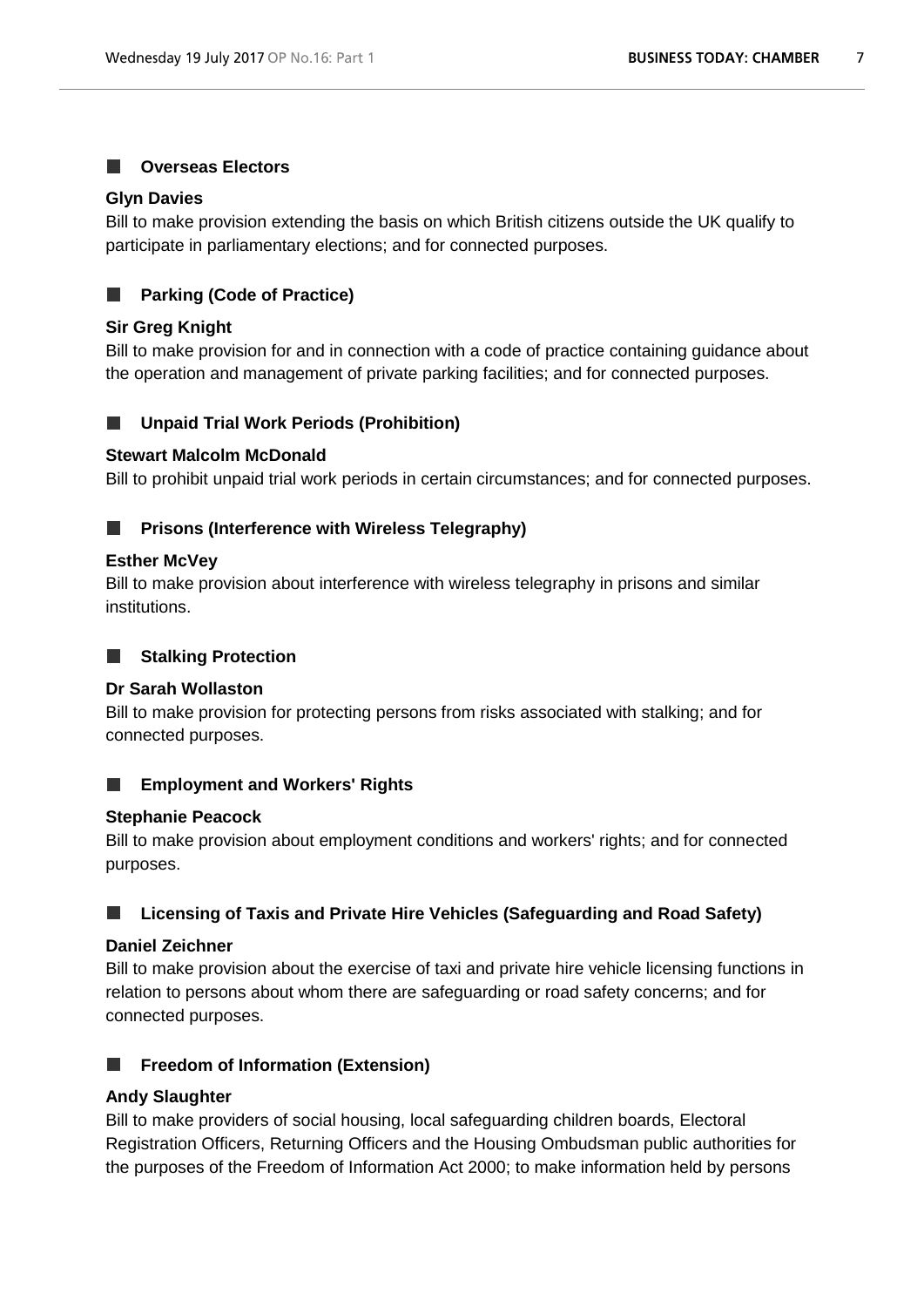contracting with public authorities subject to the Freedom of Information Act 2000; to extend the powers of the Information Commissioner; and for connected purposes.

#### **Representation of the People (Young People's Enfranchisement)** ш

# **Peter Kyle**

Bill to reduce the voting age to 16 in parliamentary and other elections; to make provision for auto-enrolment onto the electoral register for people aged 16 to 24; to make provision about the use of educational establishments as polling stations; and for connected purposes.

#### **Physician Associates (Regulation)**  $\mathbb{R}^n$

## **Anne Marie Morris**

Bill to make provision for the regulation of physician associates; to make physician associate a protected title; and for connected purposes.

#### **National Living Wage (Extension to Young People)** ш

# **Holly Lynch**

Bill to extend the National Living Wage to people aged 18 to 24.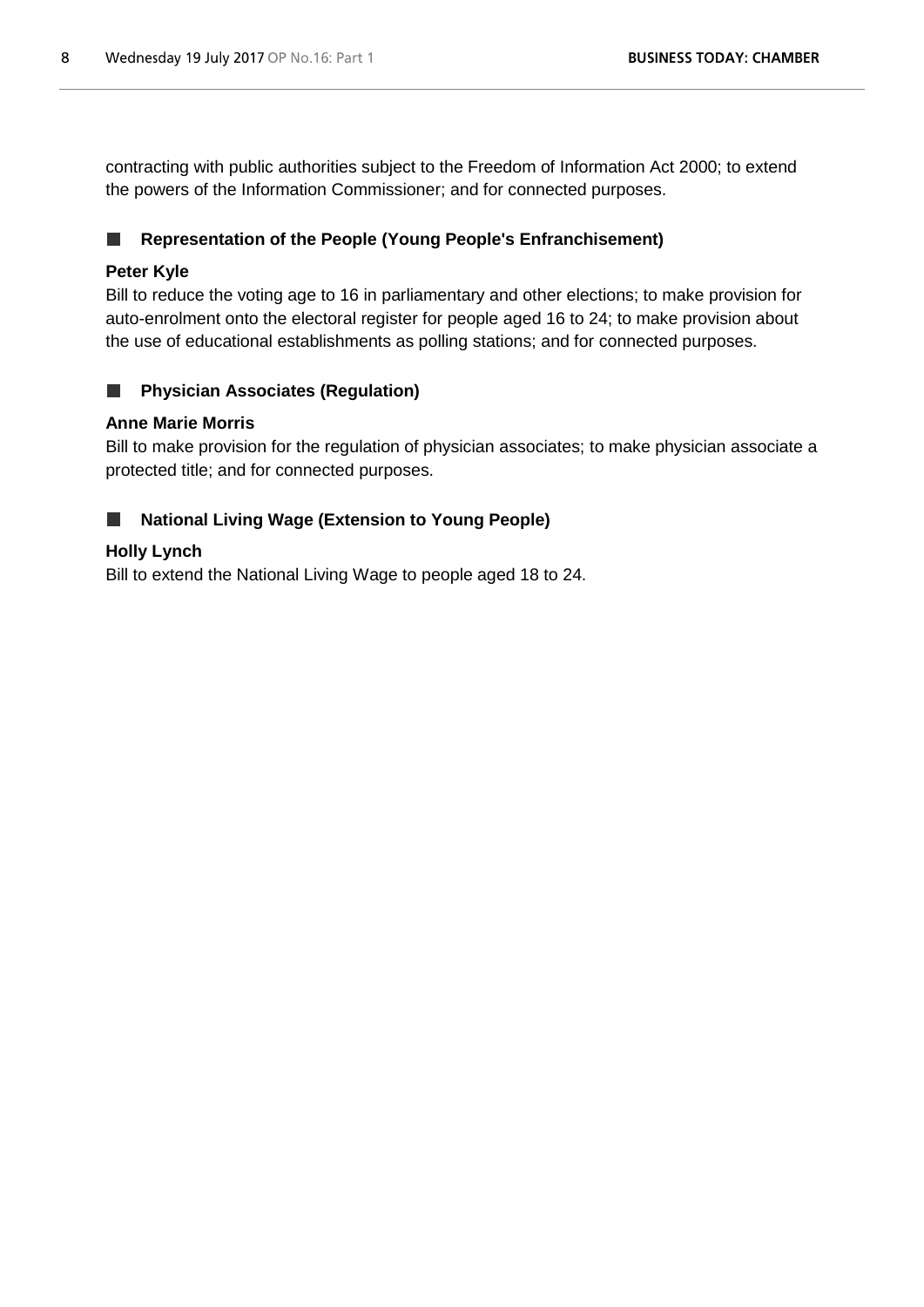# <span id="page-8-0"></span>**BUSINESS OF THE DAY**

### **1. HIGHER EDUCATION REGULATIONS ON TUITION FEES**

**Up to three hours** [\(Standing Order No. 24\)](https://www.publications.parliament.uk/pa/cm201718/cmstords/0004/body.html#24)

## **Angela Rayner**

That this House has considered the Government's decision to increase tuition fees implemented by the [Higher Education \(Basic Amount\) \(England\) Regulations 2016](http://www.legislation.gov.uk/uksi/2016/1205/pdfs/uksi_20161205_en.pdf) (S.I., 2016, No. 1205) and the [Higher Education \(Higher Amount\) \(England\) Regulations 2016](http://www.legislation.gov.uk/uksi/2016/1206/pdfs/uksi_20161206_en.pdf) (S.I., 2016, No. 1206).

#### **Notes:**

The application for this debate was made, and leave given, on 18 July.

#### <span id="page-8-1"></span>**2. EXITING THE EUROPEAN UNION AND SANCTIONS**

#### **Until 7.00pm** [\(Standing Order No. 9\(3\)\)](https://www.publications.parliament.uk/pa/cm201718/cmstords/0004/body.html#9(3))

#### **The Prime Minister**

<span id="page-8-2"></span>That this House has considered Exiting the European Union and Sanctions.

### **PRESENTATION OF PUBLIC PETITIONS**

#### **No debate or decision** [\(Standing Order No. 153\)](https://www.publications.parliament.uk/pa/cm201718/cmstords/0004/body.html#153)

<span id="page-8-3"></span>п Climate change objectives and obligations: **Helen Hayes**

### **ADJOURNMENT DEBATE**

**Until 7.30pm or for half an hour (whichever is later)** [\(Standing Order No. 9\(7\)\)](https://www.publications.parliament.uk/pa/cm201718/cmstords/0004/body.html#9(7))

Job losses at Tesco House, Cardiff: **Anna McMorrin**ш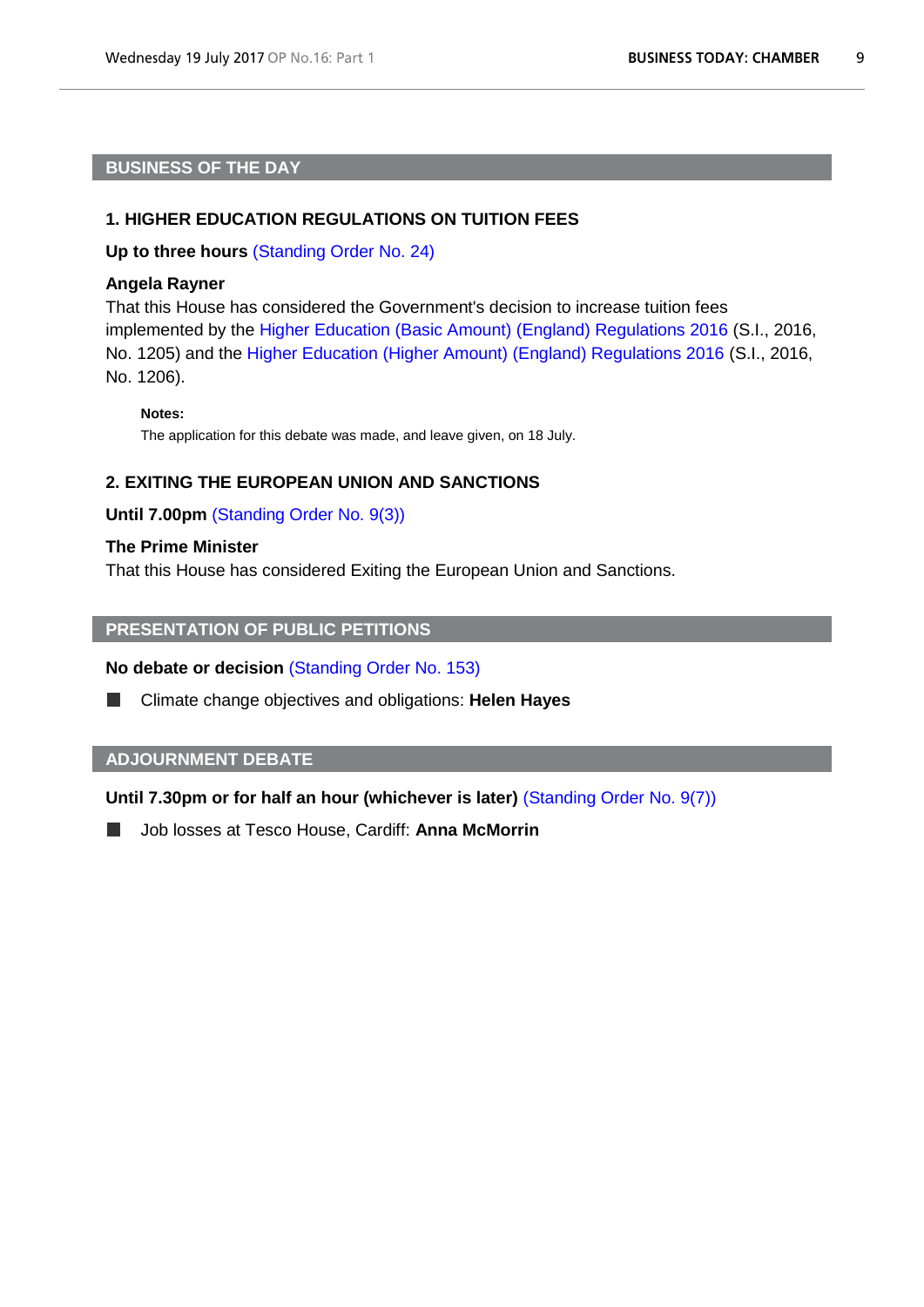# <span id="page-9-1"></span><span id="page-9-0"></span>**BUSINESS TODAY: WESTMINSTER HALL**

### **ORDER OF BUSINESS**

**The first part of the sitting will last for two hours. The second part of the sitting will last for three hours** [\(Standing Order No. 10\(1\)\).](https://www.publications.parliament.uk/pa/cm201718/cmstords/0004/body.html#10(1))

## **9.30am**

That this House has considered Wales and the Queen's Speech: **Jo Stevens**  $\Box$ 

### **11.00am**

That this House has considered the strategic road network in the South West: **Mr Ian**  H **Liddell-Grainger**

**Notes:**

The sitting will be suspended from 11.30am to 2.30pm.

#### **2.30pm**

That this House has considered the future shape of the armed forces: **Leo Docherty**  $\mathbb{R}^n$ 

#### **4.00pm**

That this House has considered the closure of Sovereign House in Newport: **Paul Flynn** ш

### **4.30pm**

That this House has considered Thameslink passenger services: **Mrs Anne Main**

#### **Notes:**

The second part of the sitting will be suspended and time added if divisions take place in the main Chamber [\(Standing Order No. 10\(3\)\).](https://www.publications.parliament.uk/pa/cm201718/cmstords/0004/body.html#10(3))

The debate at 4.30pm will last for up to an hour.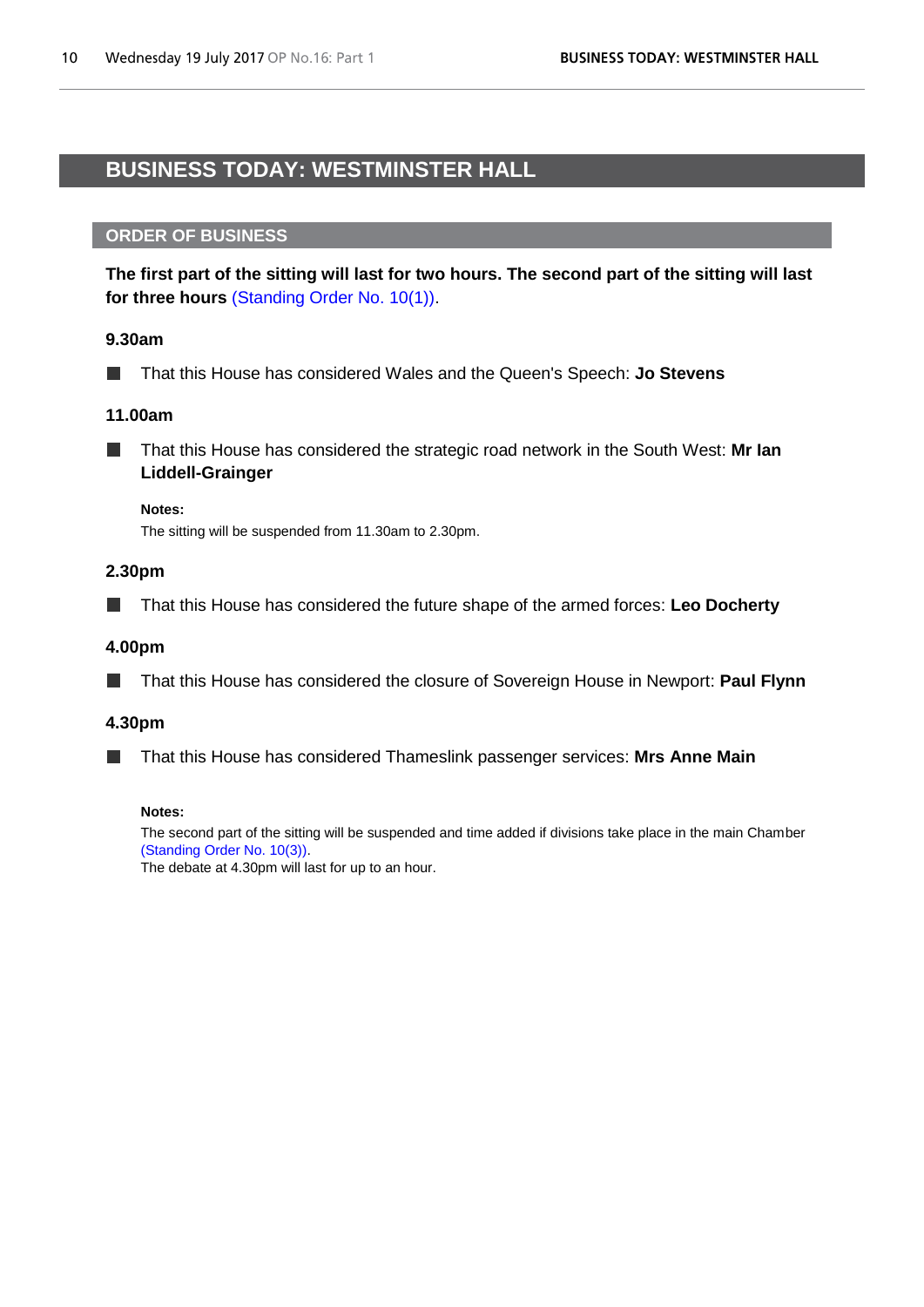# <span id="page-10-1"></span><span id="page-10-0"></span>**WRITTEN STATEMENTS**

# **STATEMENTS TO BE MADE TODAY**

#### **Secretary of State for Business, Energy and Industrial Strategy**

- **1.** Notification to Parliament of a Contingent Liability: Indemnification to the Microgeneration Certification Scheme Charitable Foundation and the Microgeneration Certification Scheme Service Company
- **2.** Working Group on Product Recalls And Safety

### **Minister for the Cabinet Office**

**3.** Conflict Stability and Security Fund 2016/17 and Settlement for 2017/18

### **Secretary of State for Education**

**4.** School curriculum

## **Secretary of State for Environment, Food and Rural Affairs**

**5.** Animal Health

### **Secretary of State for Exiting the European Union**

**6.** European Union Opt-In Decision: Civil justice cooperation Regulations

### **Secretary of State for Foreign and Commonwealth Affairs**

**7.** FCO Services

### **Secretary of State for Health**

- **8.** Investment in NHS Transformation
- **9.** Regulatory Update from Medicines & Healthcare Products Regulatory Agency

### **Secretary of State for the Home Department**

- **10.** Inspection of Fire and Rescue Authorities in England
- **11.** Statutory inspection into Avon Fire and Rescue Service–Publication of the report and proposals
- **12.** Terrorism Prevention and Investigation Measures (1 December 2016 to 28 February 2017)

### **Secretary of State for Justice**

**13.** Justice Update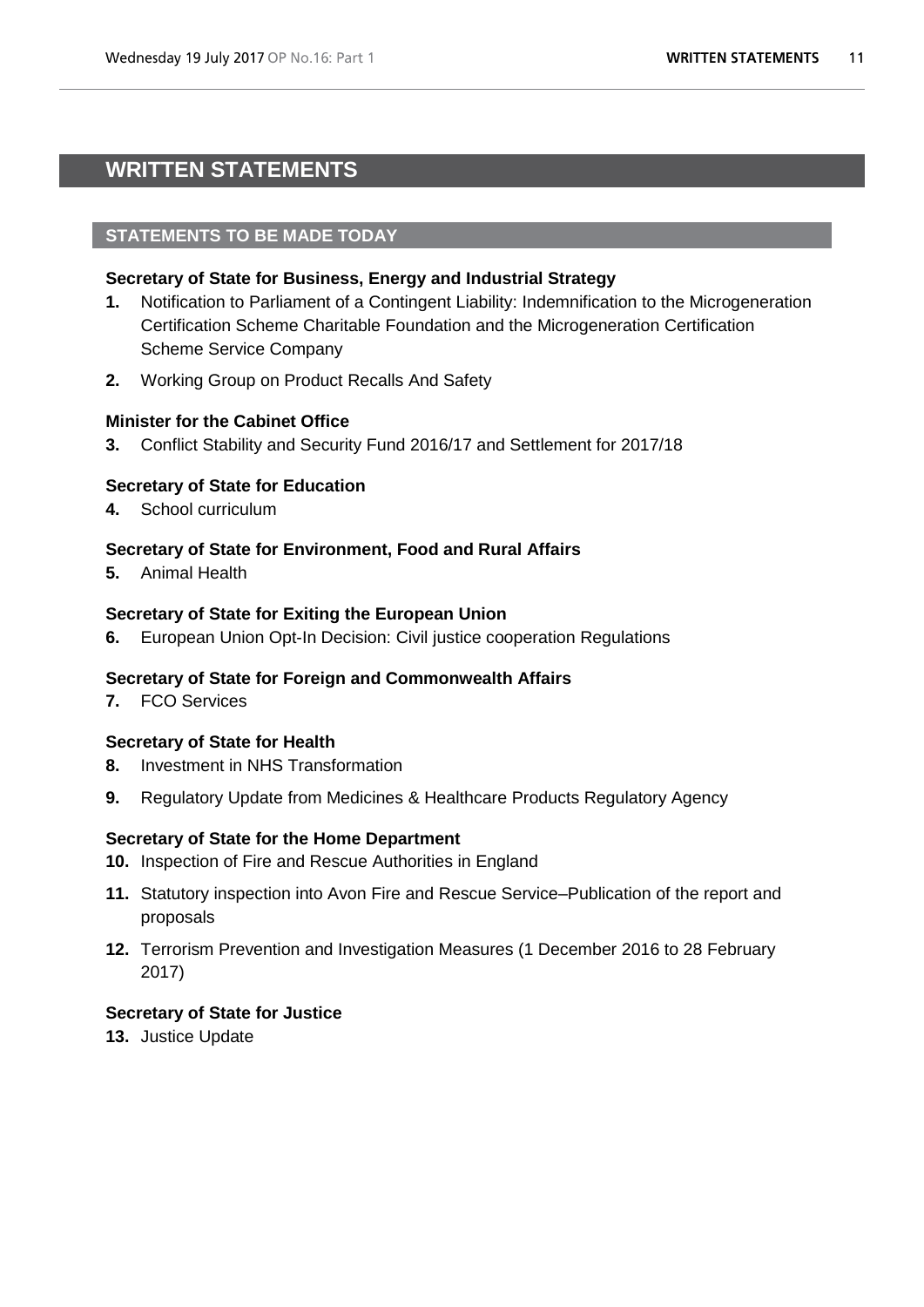## **Secretary of State for Northern Ireland**

**14.** Northern Ireland Finances

#### **Notes:**

Texts of Written Statements are available from the Vote Office and on the internet at [http://www.parliament.uk/business/publications/written-questions-answers-statements/written-statements/.](http://www.parliament.uk/business/publications/written-questions-answers-statements/written-statements/)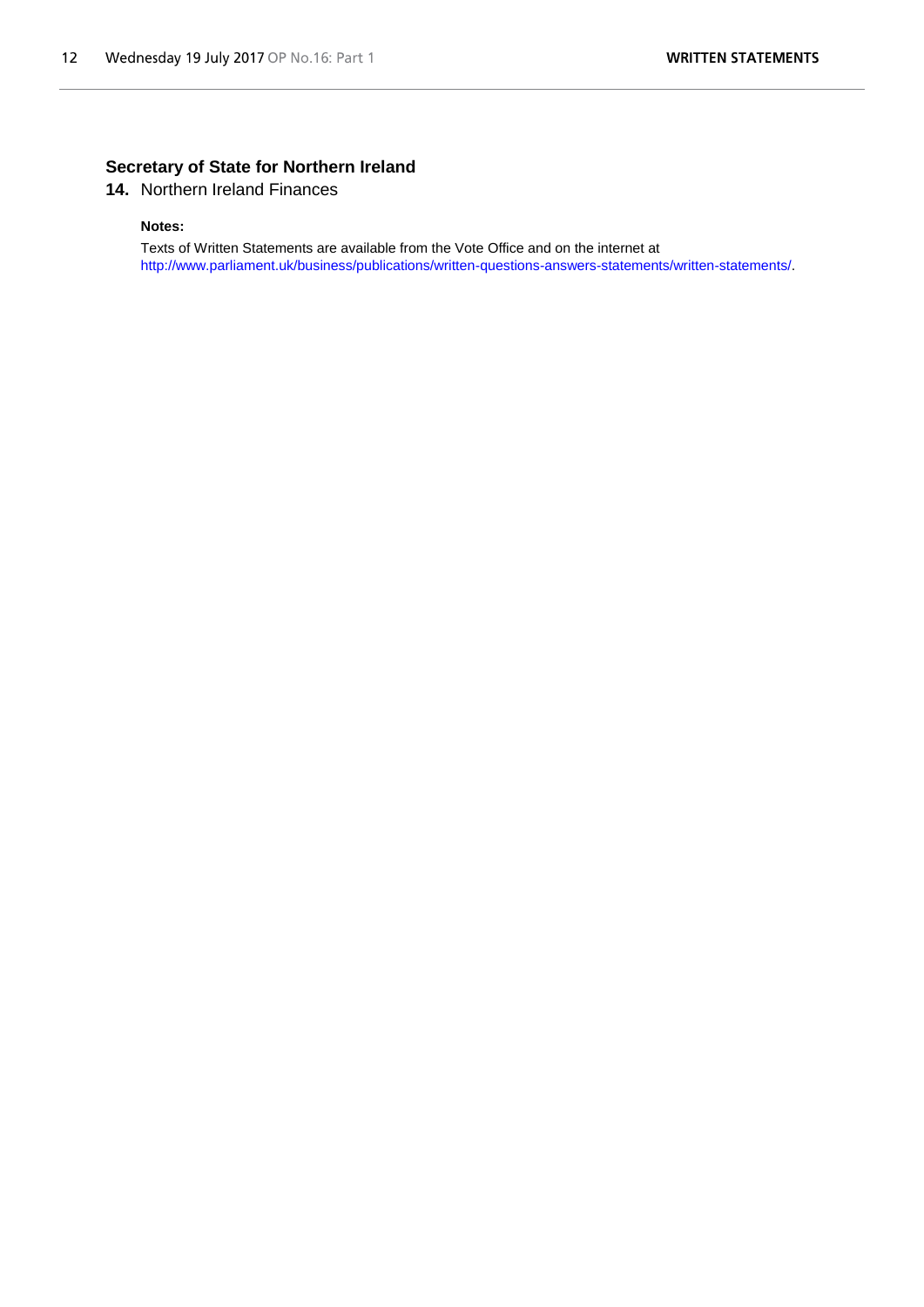# <span id="page-12-1"></span><span id="page-12-0"></span>**ANNOUNCEMENTS**

# **FORTHCOMING END OF DAY ADJOURNMENT DEBATES**

# **Tuesday 5 September to Monday 11 September (deadline 19 July)**

Applications should be made in writing to the Table Office by 7.00pm or rise of the House, whichever is the earlier, on Wednesday 19 July. The ballot will take place on Thursday 20 July.

#### **Tuesday 12 September to Thursday 14 September (deadline 6 September)** Ш

Applications should be made in writing to the Table Office by 7.00pm or rise of the House, whichever is the earlier, on Wednesday 6 September. The ballot will take place on Thursday 7 September.

# **FORTHCOMING WESTMINSTER HALL DEBATES**

Applications for 90, 60 and 30-minute debates should be made to the Table Office by 10.00pm or rise of the House, whichever is the earlier, on the deadline dates listed below. Members may submit applications to the Table Office in person, or from their own email account, or send a signed application through the post. Application forms are available from the Table Office or through the intranet at http://intranet.parliament.uk/tableoffice/.

The ballot takes place on the day following the deadline. Members will be informed of the outcome by the Speaker's Office.

# **Tuesday 12 September and Thursday 14 September (deadline 5 September)**

The following Departments will answer:

Cabinet Office; Defence; Environment, Food and Rural Affairs; Exiting the European Union; Health; International Trade; Justice; Scotland; Treasury; Wales; Women and Equalities; Work and Pensions

# **Monday 9 October to Monday 16 October (deadline 13 September)**

The following Departments will answer:

Attorney General; Business, Energy and Industrial Strategy; Communities and Local Government; Digital, Culture, Media and Sport; Education; Foreign and Commonwealth Office; Home Office; International Development; Northern Ireland; Transport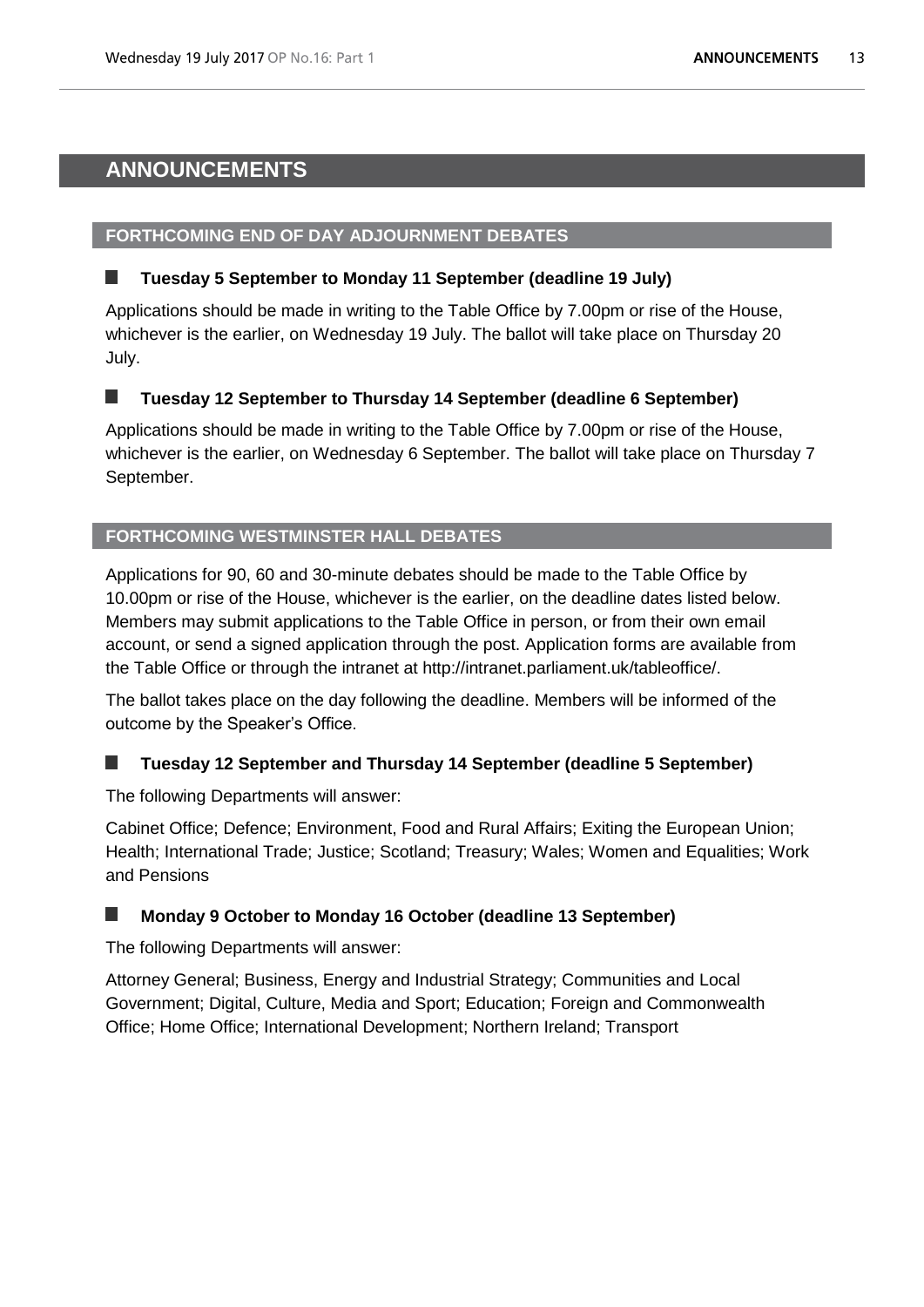# **PRIVATE MEMBERS' BILLS**

#### **Ten Minute Rule motions and Presentation of non-ballot bills**

| Event                                    | Date and location                                     |
|------------------------------------------|-------------------------------------------------------|
| Giving notice of ten minute rule motions | Thursday 20 July, Public Bill Office, from<br>10.00am |
| Giving notice of presentation bills      | Thursday 20 July, Public Bill Office, from<br>10.00am |

#### **SUMMER ADJOURNMENT - TABLING OF PARLIAMENTARY QUESTIONS**

Members wishing to table questions in person may do so in the usual way through the Table Office until 5.30pm or the rising of the House, whichever is earlier, on Thursday 20 July. Thereafter, Members may table questions for oral and written answer electronically or by post. Questions for written answer received after 20 July and before 4.30pm on Monday 4 September will be treated as having been tabled on 4 September.

#### **Questions for oral answer**

Under [Standing Order No. 22\(6\),](https://www.publications.parliament.uk/pa/cm201718/cmstords/0004/body.html#22(6)) the Speaker has made the following arrangements for tabling Questions for oral answer when the House returns:

| Last date of tabling*      | Date for answer            | <b>Departments etc.</b>        |
|----------------------------|----------------------------|--------------------------------|
| Tuesday 29 August          | <b>Tuesday 5 September</b> | Justice (T)***                 |
| Tuesday 29 August          | Wednesday 6 September      | Wales                          |
|                            |                            | <b>Prime Minister</b>          |
| Tuesday 29 August          | Thursday 7 September       | Exiting the European Union (T) |
| Tuesday 5 September**      | Monday 11 September        | Education (T)                  |
| <b>Tuesday 5 September</b> | Wednesday 13 September     | Northern Ireland               |

The results of the shuffles on 29 August will be published on 30 August. They will be available from the Vote Office and on the internet at <http://www.publications.parliament.uk/pa/cm/cmfutoral/futoral.pdf>

For further details of last tabling days for other departments and answering bodies, see the Order of Questions rota available from the Vote Office and on the internet at <http://www.parliament.uk/documents/commons-table-office/Oral-questions-rota.pdf>

#### **Notes:**

- \* The latest time for tabling is 12.30pm on each of these days.
- \*\* First sitting day after adjournment.
- \*\*\* (T) denotes that there are Topical questions for this Department.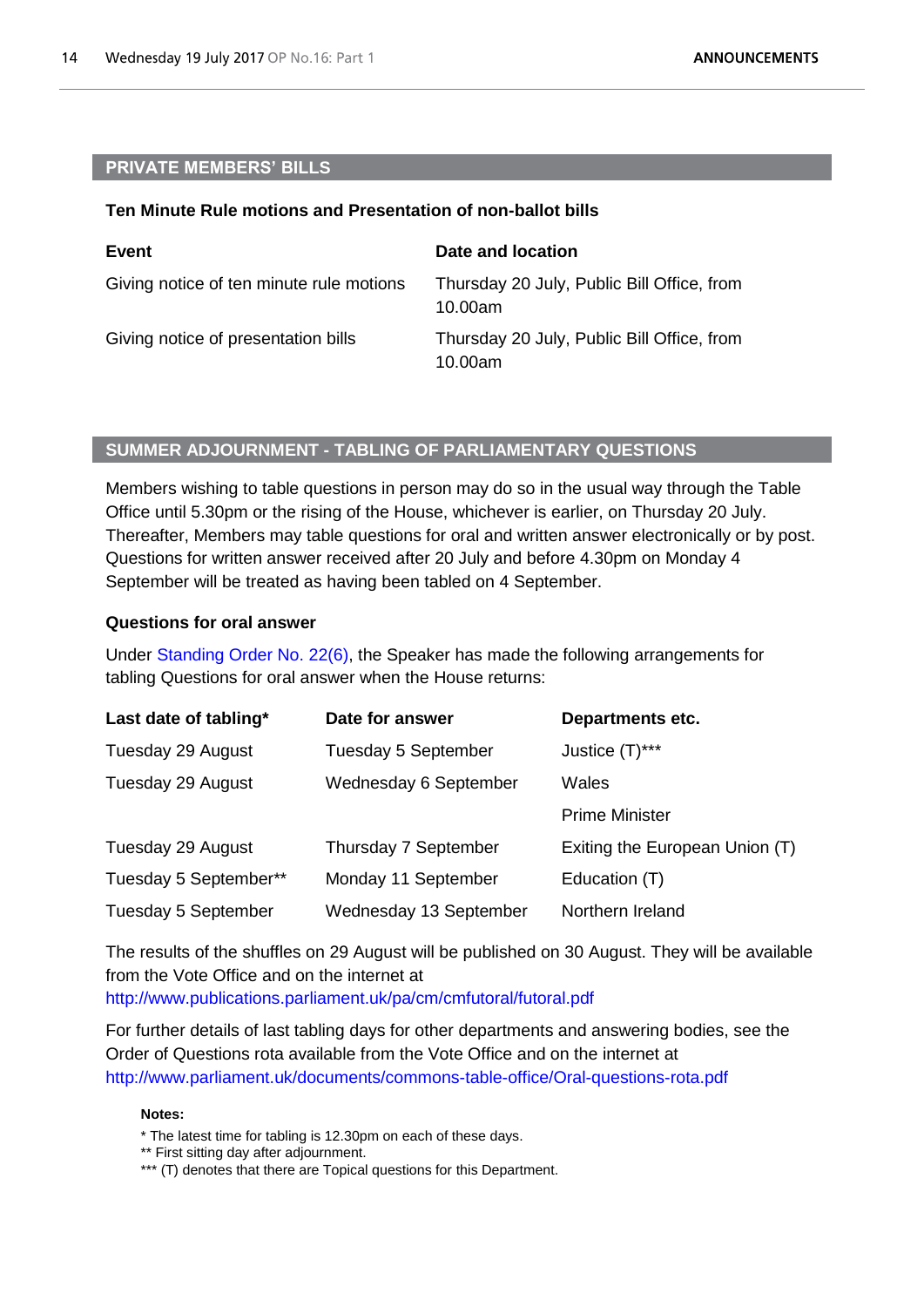### **Questions for written answer on a named day**

The latest time for tabling a Question for written answer on a named day before the Summer Adjournment is 10.30pm or the rise of the House, whichever is earlier, on Monday 17 July (for answer on Thursday 20 July).

| Time of tabling                                                           | Earliest date for named day answer                                                              |
|---------------------------------------------------------------------------|-------------------------------------------------------------------------------------------------|
| Monday 17 July before 10.30pm or rise of<br>House                         | Thursday 20 July                                                                                |
| Tuesday 18 July until 5.30pm or rise of House<br>on Thursday 20 July      | Tuesday 5 September                                                                             |
| From rise of House on Thursday 20 July to<br>4.30pm on Monday 4 September | Thursday 7 September (Each Member may<br>table five named day questions during this<br>period.) |
| Tuesday 6 September                                                       | Monday 11 September                                                                             |

# **SUMMER ADJOURNMENT - TABLING OF AMENDMENTS TO PUBLIC BILLS**

Members wishing to table amendments to public bills may do so in the usual way in the Public Bill Office until the rise of the House on Thursday 20 July. Such amendments will be available online from Friday 21 July.

During the recess, Members may submit amendments in person, via introduced staff or, if signed, by other staff or by post to the Recess Duty Office, located in the Journal Office; and, by prior arrangement with the Public Bill Office, by e-mail. The Public Bill Office will be open for the receipt of amendments from 11am to 4.30pm on Thursday 31 August, Friday 1 September and Monday 4 September.

# **Deadlines, publication and eligibility for selection**

The following deadlines apply for tabling of amendments if they are to be eligible for selection in proceedings on bills on 5, 6 and 7 September:

Any proceedings in Public Bill Committee or Committee of the whole House on Tuesday 5 September: deadline is 4.30pm on Thursday 31 August

Any proceedings in Public Bill Committee or Committee of the whole House on Wednesday 6 September: deadline is 4.30pm on Friday 1 September

Any proceedings in Public Bill Committee or Committee of the whole House on Thursday 7 September: deadline is 4.30pm on Monday 4 September

The table below shows the deadlines, first publication date and selection eligibility for amendments submitted during the recess.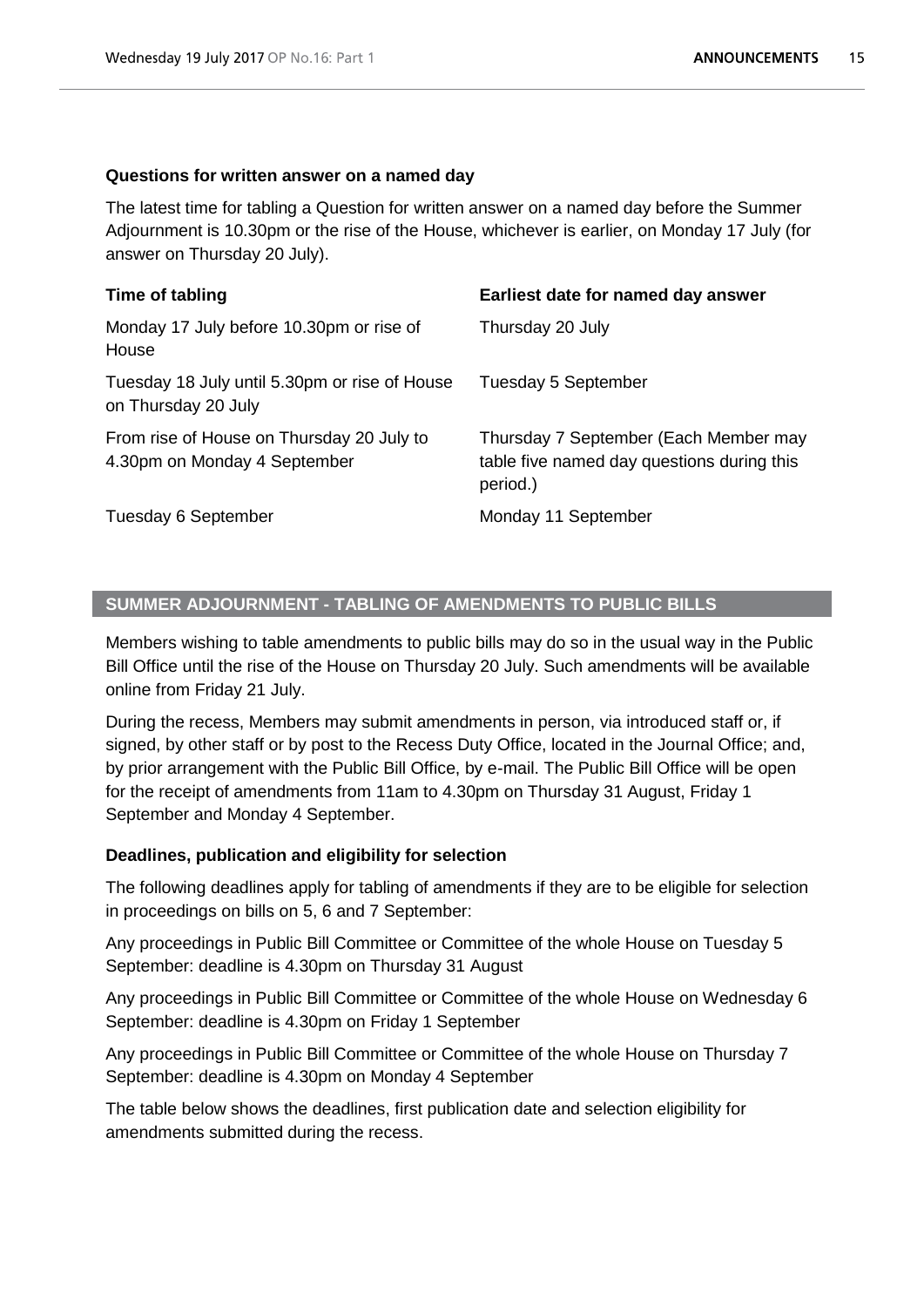| Deadline for tabling               | <b>First publication*</b> | First day eligible for<br>selection |
|------------------------------------|---------------------------|-------------------------------------|
| Rise of House, Thursday 20<br>July | Friday 21 July            | Tuesday 5 September                 |
| During the recess                  |                           |                                     |
| 4.30pm, Thursday 31<br>August      | Friday 1 September        | Tuesday 5 September                 |
| 4.30pm, Friday 1 September         | Monday 4 September        | Wednesday 6 September               |
| 4.30pm, Monday 4<br>September      | Tuesday 5 September       | Thursday 7 September                |

\*Amendments are published online the morning after they are tabled, provisionally 'marshalled' into the order in which they relate to the bill.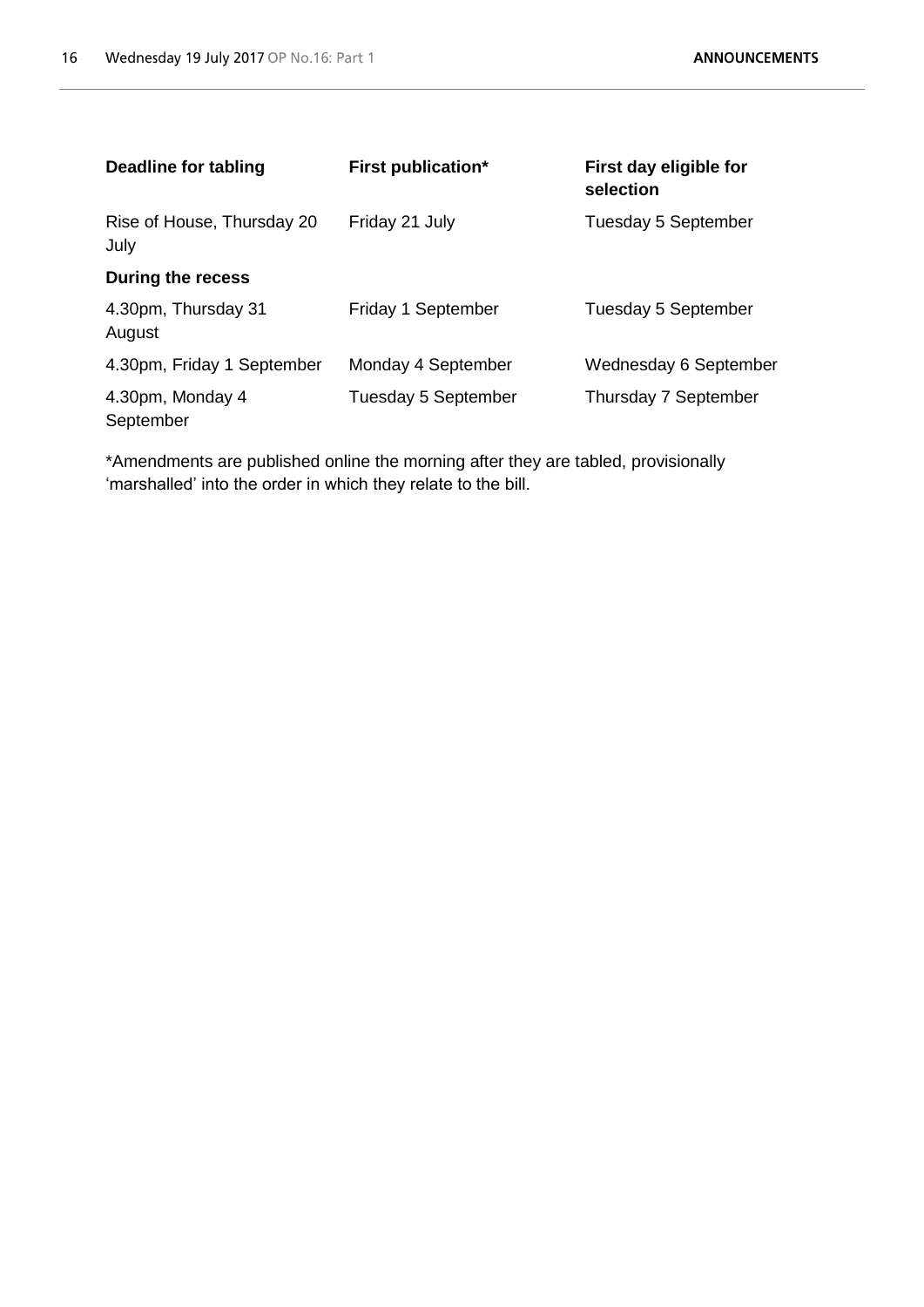# <span id="page-16-0"></span>**FURTHER INFORMATION**

# **BUSINESS OF THE DAY**

Documents and reports relating to the business being held in the Chamber are available on the [Commons Business Briefings](http://www.parliament.uk/business/publications/research/commons-business-briefings/) webpage

# **WRITTEN STATEMENTS**

Text of today's [Written Statements](http://www.parliament.uk/business/publications/written-questions-answers-statements/written-statements/)

**SELECT COMMITTEES**

[Select Committees Webpage](http://www.parliament.uk/business/committees/committees-a-z/commons-select/)

[Recent Select Committee Reports](http://www.parliament.uk/business/publications/committees/recent-reports/)

# **STANDING ORDERS RELATING TO PUBLIC BUSINESS**

Text of [Standing Orders](https://www.publications.parliament.uk/pa/cm201718/cmstords/0004/body.html) relating to public business

### **EUROPEAN BUSINESS**

European Business Referrals and Motion documents for consideration by European Committees or on the Floor of the House are available on the [European Business](http://www.parliament.uk/business/publications/business-papers/commons/european-business1/) webpage

All business papers are available via the HousePapers app on mobile devices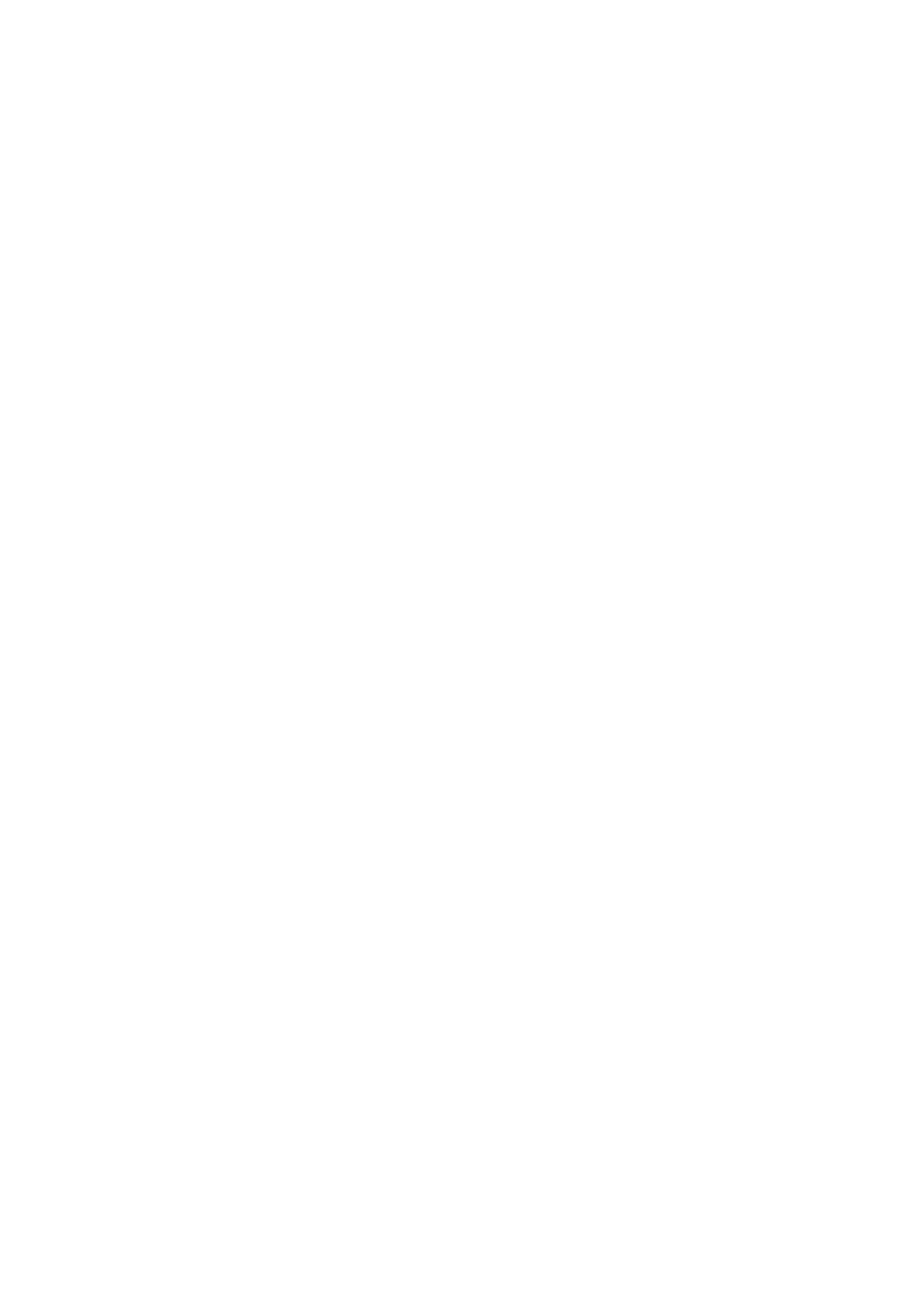

# **Wednesday 19 July 2017** Order Paper No.16: Part 2

# **FUTURE BUSINESS**

# **A. CALENDAR OF BUSINESS**

Business in either Chamber may be changed, and further business added, up to the rising of the House on the day before it is to be taken, and is therefore provisional.

Government items of business in this section have nominally been set down for today, but are expected to be taken on the dates stated.

# **B. REMAINING ORDERS AND NOTICES**

Business in this section has not yet been scheduled for a specific date. It has been nominally set down for today but is not expected to be taken today.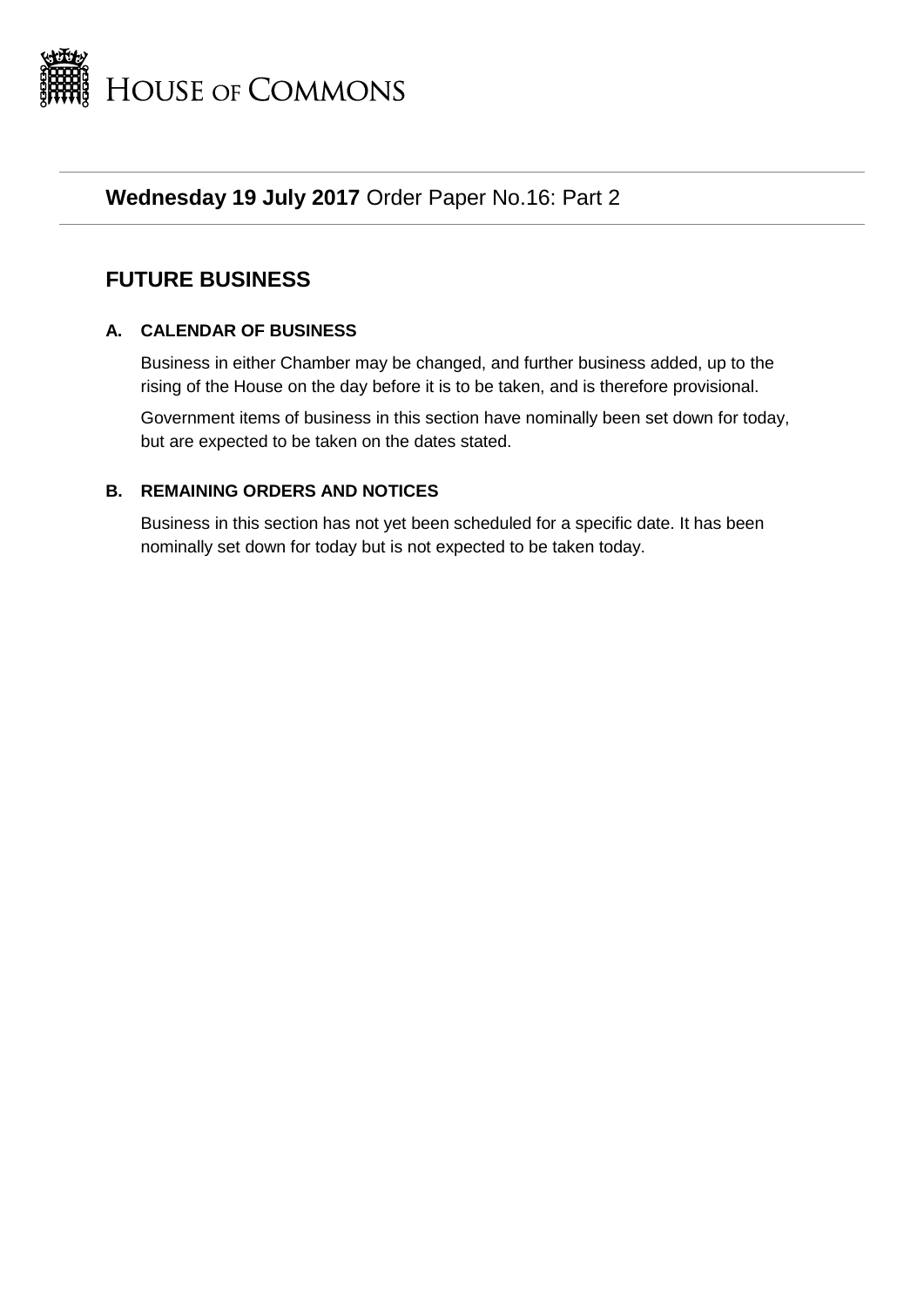# <span id="page-19-1"></span><span id="page-19-0"></span>**A. CALENDAR OF BUSINESS**

Business in either Chamber may be changed, and further business added, up to the rising of the House on the day before it is to be taken, and is therefore provisional.

# **THURSDAY 20 JULY**

# **CHAMBER**

# **QUESTIONS**

| 9.30am  | <b>Questions to the Secretary of State for Environment, Food and Rural</b><br><b>Affairs</b>                                                                                              |
|---------|-------------------------------------------------------------------------------------------------------------------------------------------------------------------------------------------|
| 10.00am | <b>Topical Questions to the Secretary of State for Environment, Food and</b><br><b>Rural Affairs</b>                                                                                      |
| 10.10am | <b>Questions to the Church Commissioners, the House of Commons</b><br><b>Commission, the Public Accounts Commission and the Speaker's</b><br><b>Committee on the Electoral Commission</b> |

### **Afterwards**

### **PARLIAMENTARY COMMISSIONER FOR STANDARDS**

**Tom Brake Andrea Leadsom Sir Kevin Barron Sir Paul Beresford**

That Kathryn Stone be appointed Parliamentary Commissioner for Standards on the terms of the [Report of the House of Commons Commission, HC 294,](http://www.parliament.uk/business/committees/committees-a-z/other-committees/house-of-commons-commission/publications/) dated 19 July 2017.

# **GENERAL DEBATE ON MATTERS TO BE RAISED BEFORE THE FORTHCOMING ADJOURNMENT**

# **ADJOURNMENT DEBATE**

Future of the NHS: **Richard Drax** п

# **WESTMINSTER HALL**

**1.30pm** That this House has considered job centres and the Department for Work and Pensions estate: **Chris Stephens**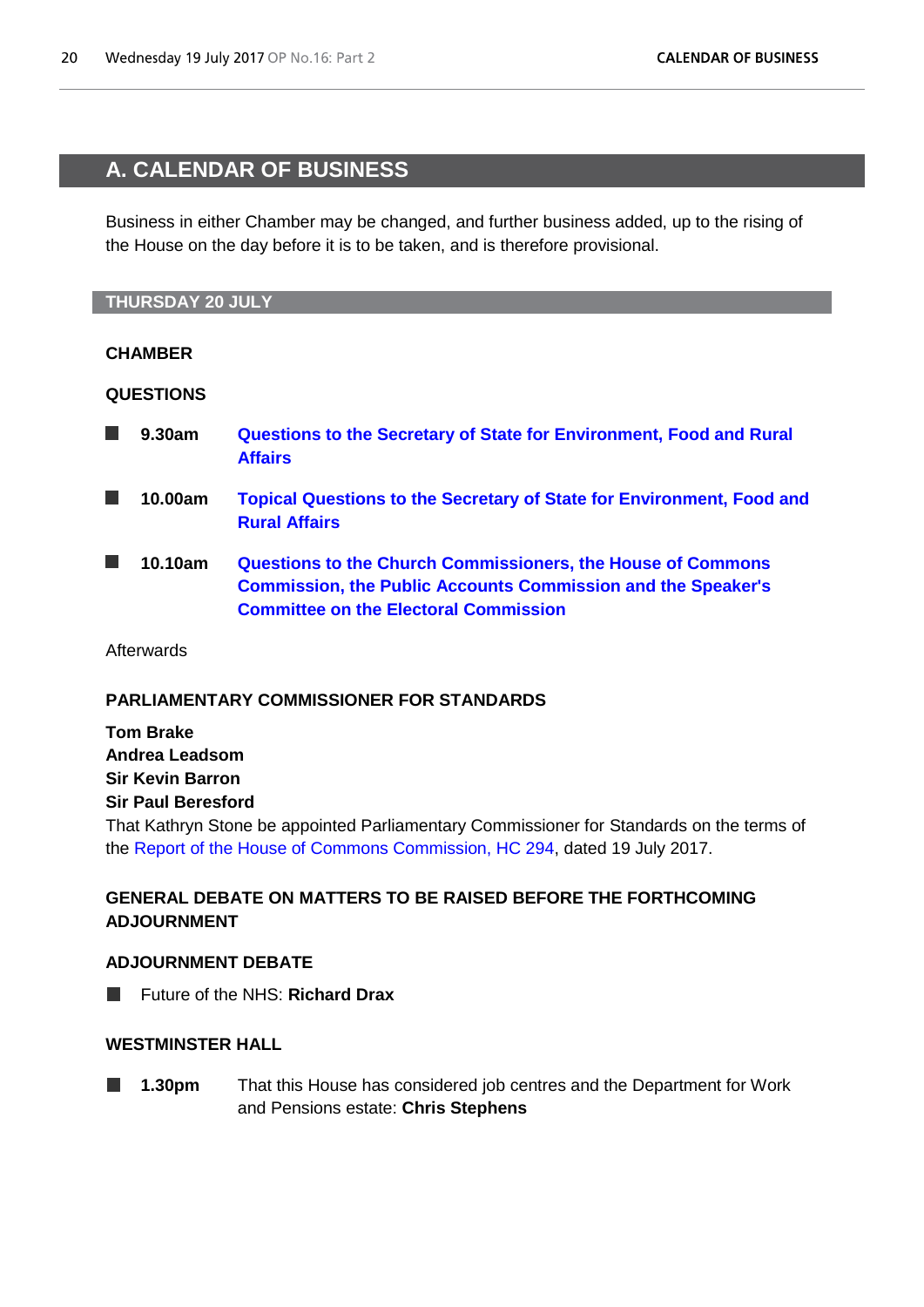# **3.00pm** That this House has considered Government proposals for better combat compensation: **Mike Kane**

#### **Notes:**

The sitting will be suspended and time added if divisions take place in the main Chamber (Standing Order [No. 10\(3\)\).](https://www.publications.parliament.uk/pa/cm201718/cmstords/0004/body.html#10(3))

The subjects for these debates were determined by the Chairman of Ways and Means.

### **TUESDAY 5 SEPTEMBER**

### **CHAMBER**

# **PRIVATE BUSINESS**

#### **[Middle Level Bill:](https://www.publications.parliament.uk/pa/bills/lbill/2016-2017/middlelevel/middle-level-bill-as-introduced.pdf) Revival** ш

# **Chairman of Ways and Means**

That the promoters of the Middle Level Bill, which originated in this House in the previous Session on 24 January 2017, may have leave to proceed with the Bill in the current Session according to the provisions of Standing Order 188B (Revival of bills).

#### **Notes:**

Private business is not debated at this time, and may not be proceeded with if it is opposed.

#### **WESTMINSTER HALL**

| 9.30am             | That this House has considered the political situation in Venezuela: Graham<br>P Jones                                      |
|--------------------|-----------------------------------------------------------------------------------------------------------------------------|
| 11.00am            | That this House has considered Coventry city of culture: Mr Jim<br>Cunningham                                               |
| 11.30am            | That this House has considered new housing design: Neil Parish                                                              |
| 1.00 <sub>pm</sub> | That this House has considered the matter of a combined fire and police<br>service in Northamptonshire: Mr Philip Hollobone |
| 1.30 <sub>pm</sub> | That this House has considered blacklisting: Chuka Umunna                                                                   |

### **WEDNESDAY 6 SEPTEMBER**

#### **WESTMINSTER HALL**

**9.30am** That this House has considered a proposed ban on letting agent fees to **Tale** tenants: **Kevin Hollinrake**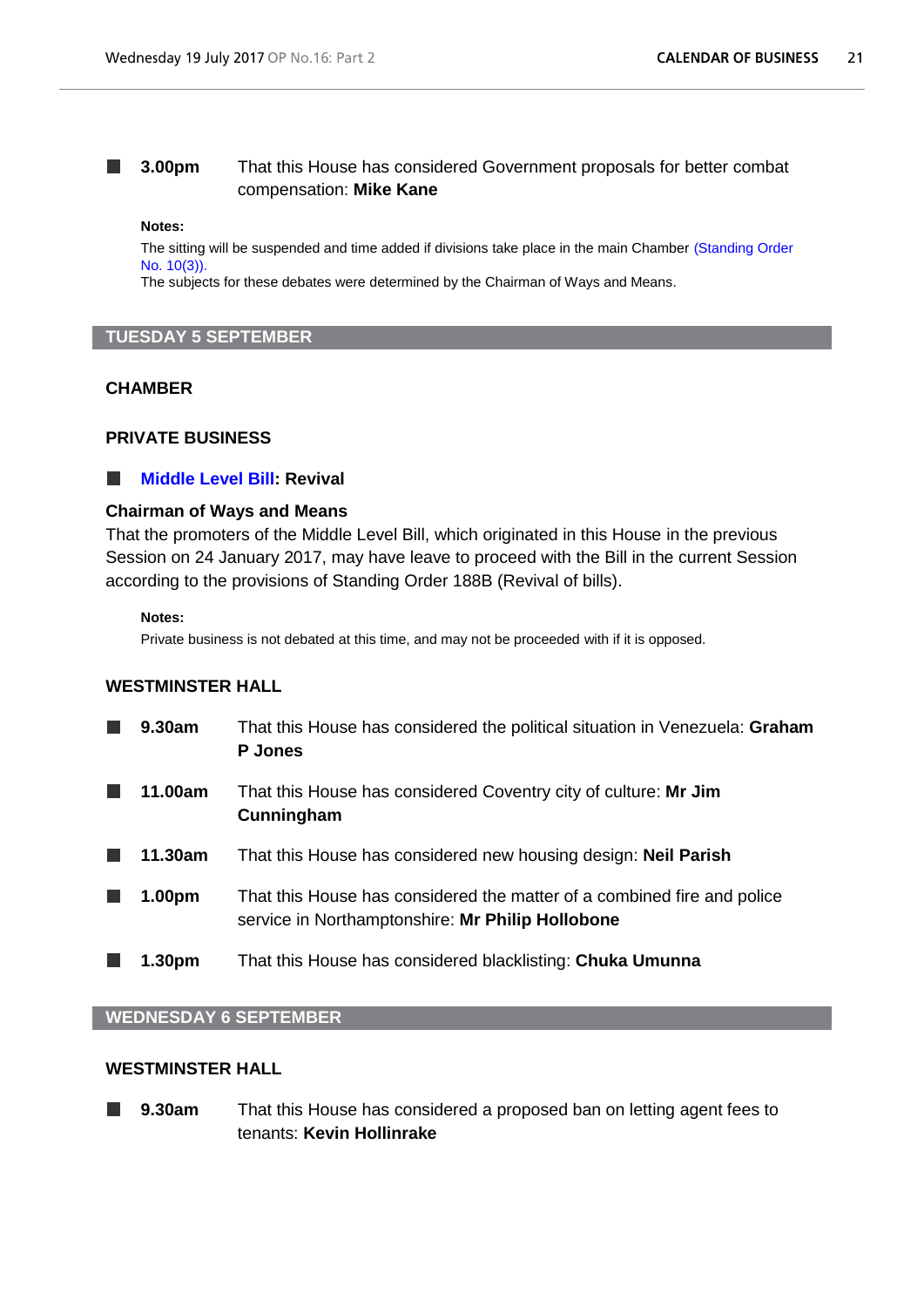**11.00am** That this House has considered solar panels on residential properties: **John Tara Stevenson**

#### **Notes:**

The sitting will be suspended from 11.30am to 2.30pm.

- $\overline{\phantom{a}}$ **2.30pm** That this House has considered the international day of democracy: **Stuart C. McDonald**
- **4.00pm** That this House has considered consular support for British citizens: **Justin**  . **Madders**
- **4.30pm** That this House has considered the route of phase 2b of HS2 to Manchester П and Leeds: **Antoinette Sandbach**

#### **Notes:**

The second part of the sitting will be suspended and time added if divisions take place in the main Chamber [\(Standing Order No. 10\(3\)\).](https://www.publications.parliament.uk/pa/cm201718/cmstords/0004/body.html#10(3))

The debate at 4.30pm will last for up to an hour.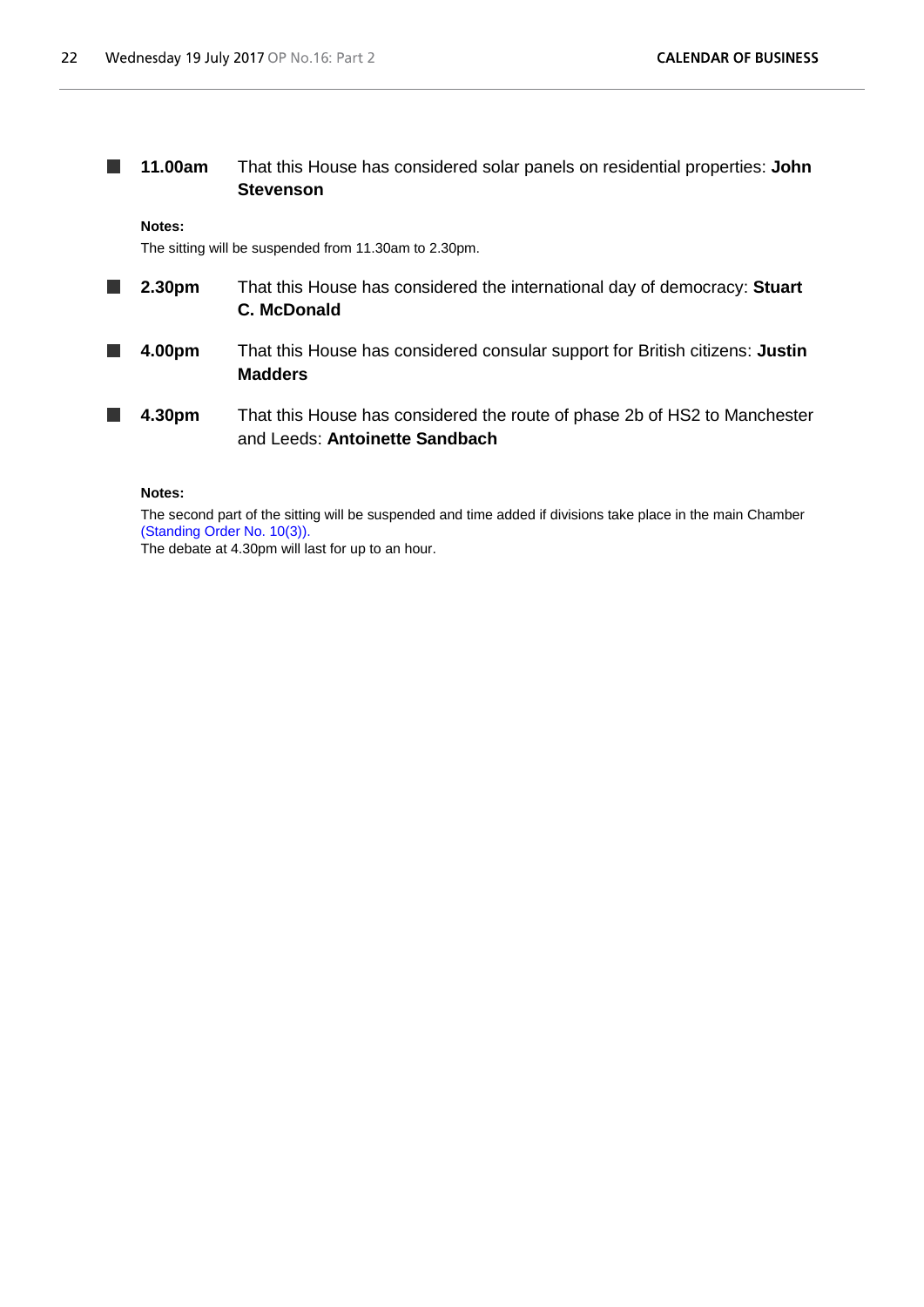# <span id="page-22-1"></span><span id="page-22-0"></span>**B. REMAINING ORDERS AND NOTICES**

Business in this section has not yet been scheduled for a specific date. It has therefore been set down formally to be taken in the Chamber today but is not expected to be taken today.

### **1. DEFENCE**

#### **Secretary Michael Fallon**

That the draft [International Headquarters and Defence Organisations \(Designation and](http://www.legislation.gov.uk/ukdsi/2017/9780111158463/pdfs/ukdsi_9780111158463_en.pdf)  [Privileges\) Order 2017,](http://www.legislation.gov.uk/ukdsi/2017/9780111158463/pdfs/ukdsi_9780111158463_en.pdf) which was laid before this House on 21 June, be approved.

#### **Notes:**

The Instrument has not yet been considered by the Joint Committee on Statutory Instruments.

#### **2. ELECTRICITY**

#### **Secretary Greg Clark**

That the draft [Electricity Supplier Obligations \(Amendment and Excluded Electricity\)](http://www.legislation.gov.uk/ukdsi/2017/9780111157015/pdfs/ukdsi_9780111157015_en.pdf)  [\(Amendment\) Regulations 2017,](http://www.legislation.gov.uk/ukdsi/2017/9780111157015/pdfs/ukdsi_9780111157015_en.pdf) which were laid before this House on 28 March in the last Session of Parliament, be approved.

#### **3. ELECTRICITY**

#### **Secretary Greg Clark**

That the draft [Electricity Capacity \(Amendment\) Regulations 2017,](http://www.legislation.gov.uk/ukdsi/2017/9780111157022/pdfs/ukdsi_9780111157022_en.pdf) a copy of which was laid before this House on 22 March in the last Session of Parliament, be approved.

#### **4. [EUROPEAN UNION \(APPROVALS\) BILL:](https://www.publications.parliament.uk/pa/bills/cbill/2017-2019/0002/18002.pdf) COMMITTEE**

## **5. PENSIONS**

#### **Secretary David Gauke**

That the draft [Pension Schemes Act 2015 \(Transitional Provisions and Appropriate](http://www.legislation.gov.uk/ukdsi/2017/9780111158739/pdfs/ukdsi_9780111158739_en.pdf)  [Independent Advice\) \(Amendment No. 2\) Regulations 2017,](http://www.legislation.gov.uk/ukdsi/2017/9780111158739/pdfs/ukdsi_9780111158739_en.pdf) which was laid before this House on 10 July, be approved.

#### **Notes:**

This Instrument has not yet been considered by the Joint Committee on Statutory Instruments

# **6. [TELECOMMUNICATIONS INFRASTRUCTURE \(RELIEF FROM NON-DOMESTIC](https://www.publications.parliament.uk/pa/bills/cbill/2017-2019/0003/18003.pdf)  [RATES\) BILL:](https://www.publications.parliament.uk/pa/bills/cbill/2017-2019/0003/18003.pdf) COMMITTEE**

#### **Notes:**

The Speaker has certified that Clauses 1, 2 and 5 of the Bill relate exclusively to England and Wales and are within devolved legislative competence [\(Standing Order No. 83J\)](https://www.publications.parliament.uk/pa/cm201718/cmstords/0004/body.html#83J).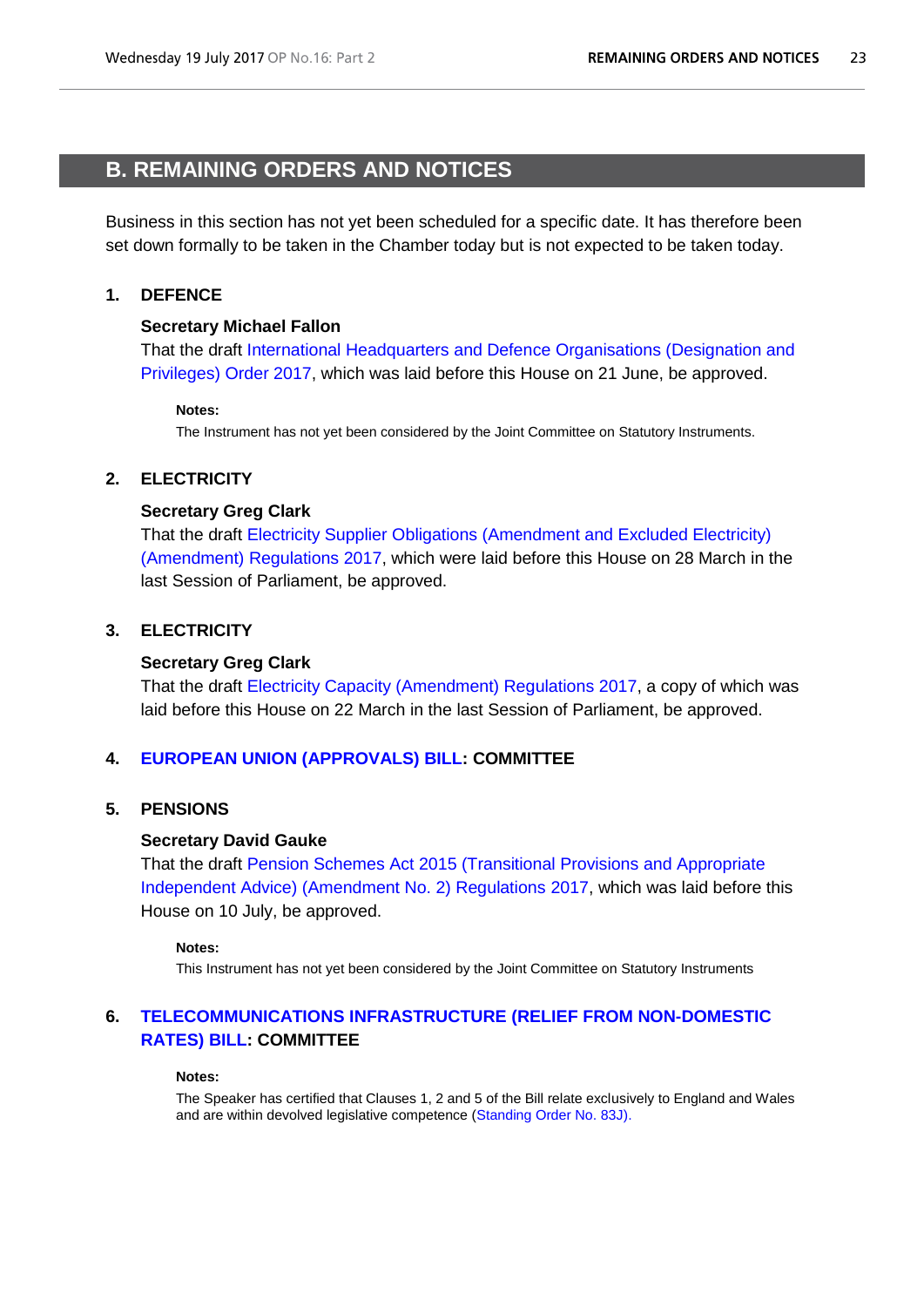#### **7. [EUROPEAN UNION \(WITHDRAWAL\) BILL:](https://www.publications.parliament.uk/pa/bills/cbill/2017-2019/0005/18005.pdf) SECOND READING**

**Ian Blackford Kirsty Blackman Liz Saville Roberts Stephen Gethins Peter Grant Patrick Grady**

Alan Brown **Dr Lisa Cameron** Douglas Chapman Joanna Cherry **Ronnie Cowan** Angela Crawley Martyn Day Martin Docherty-Hughes Marion Fellows Patricia Gibson **Neil Gray** Neil Gray Drew Hendry Stewart Hosie **Chris Law** Chris Law David Linden Angus Brendan MacNeil Stewart Malcolm McDonald Stuart C. McDonald John McNally Carol Monaghan Gavin Newlands Brendan O'Hara **Tommy Sheppard** Chris Stephens Alison Thewliss **Dr Philippa Whitford** Pete Wishart Hywel Williams **Internal Multims** Jonathan Edwards **Ben Lake** 

Hannah Bardell Mhairi Black Deidre Brock

That this House declines to give a Second Reading to the European Union (Withdrawal) Bill because it contains no commitment to the transfer of devolved competencies coming back from the European Union to the devolved administrations; fails to provide for a unilateral guarantee on the rights of EU nationals in the UK and is not accompanied by any economic analysis by the Government of the full implications of withdrawal from the single market.

# **Liz Saville Roberts Hywel Williams Jonathan Edwards Ben Lake**

That this House declines to give a Second Reading to the European Union (Withdrawal) Bill because it makes no provision for the transfer of devolved competencies coming back from the European Union to the devolved administrations; allows the UK Government to make changes to both UK and Welsh legislation without scrutiny; withdraws the UK from the Single Market, the Customs Union and its associated frameworks without any indication as to their replacement and is not accompanied by any analysis by the Government of the implications of the UK's withdrawal from EU Agencies.

#### **Notes:**

Queen's consent to be signified on Third Reading. The Speaker has not yet considered this Bill for certification.